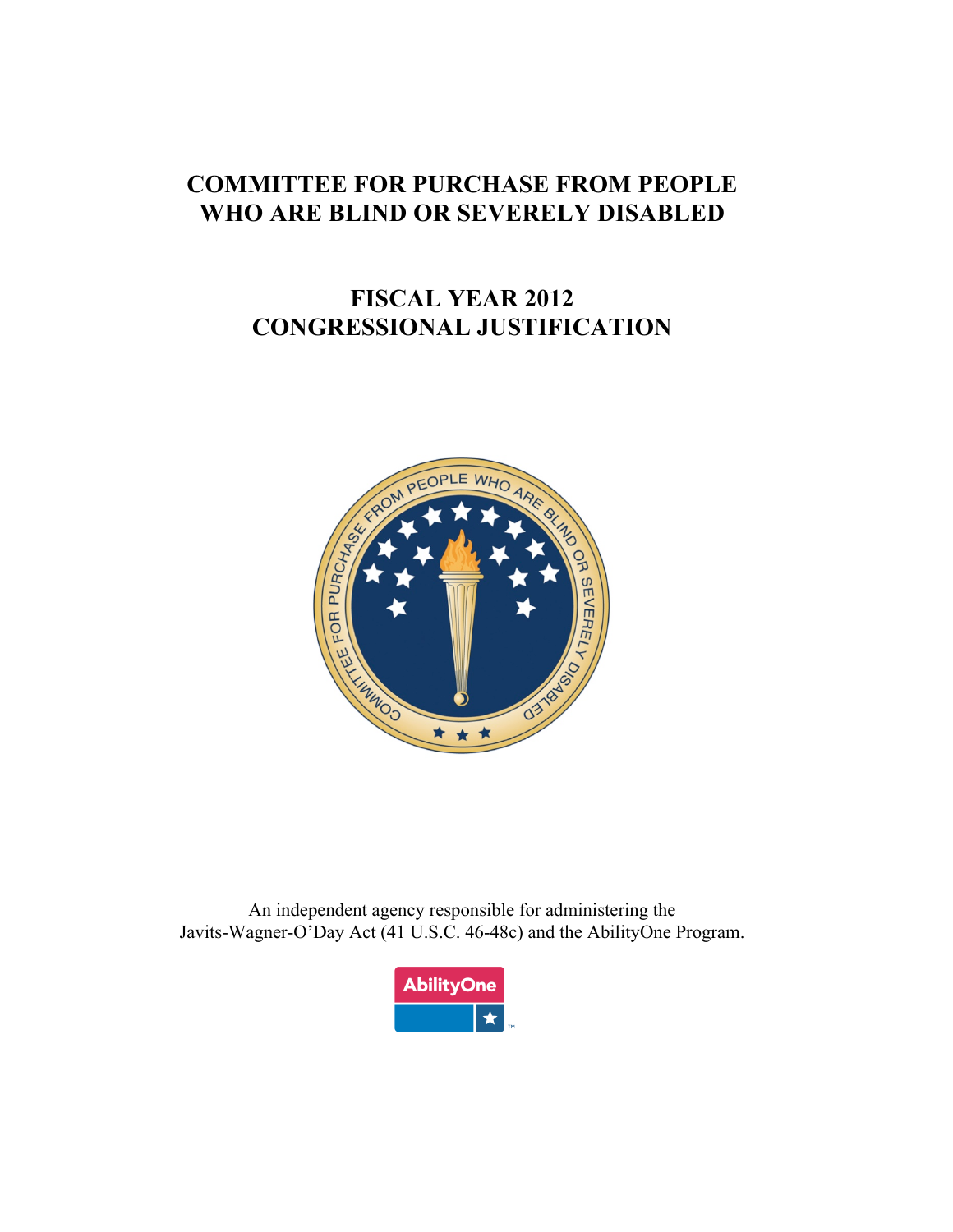### **TABLE OF CONTENTS**

| FY 2012 Government-wide Initiatives |  |
|-------------------------------------|--|
|                                     |  |
|                                     |  |
|                                     |  |
|                                     |  |
|                                     |  |
|                                     |  |
|                                     |  |
|                                     |  |
|                                     |  |
|                                     |  |
|                                     |  |
|                                     |  |
|                                     |  |
|                                     |  |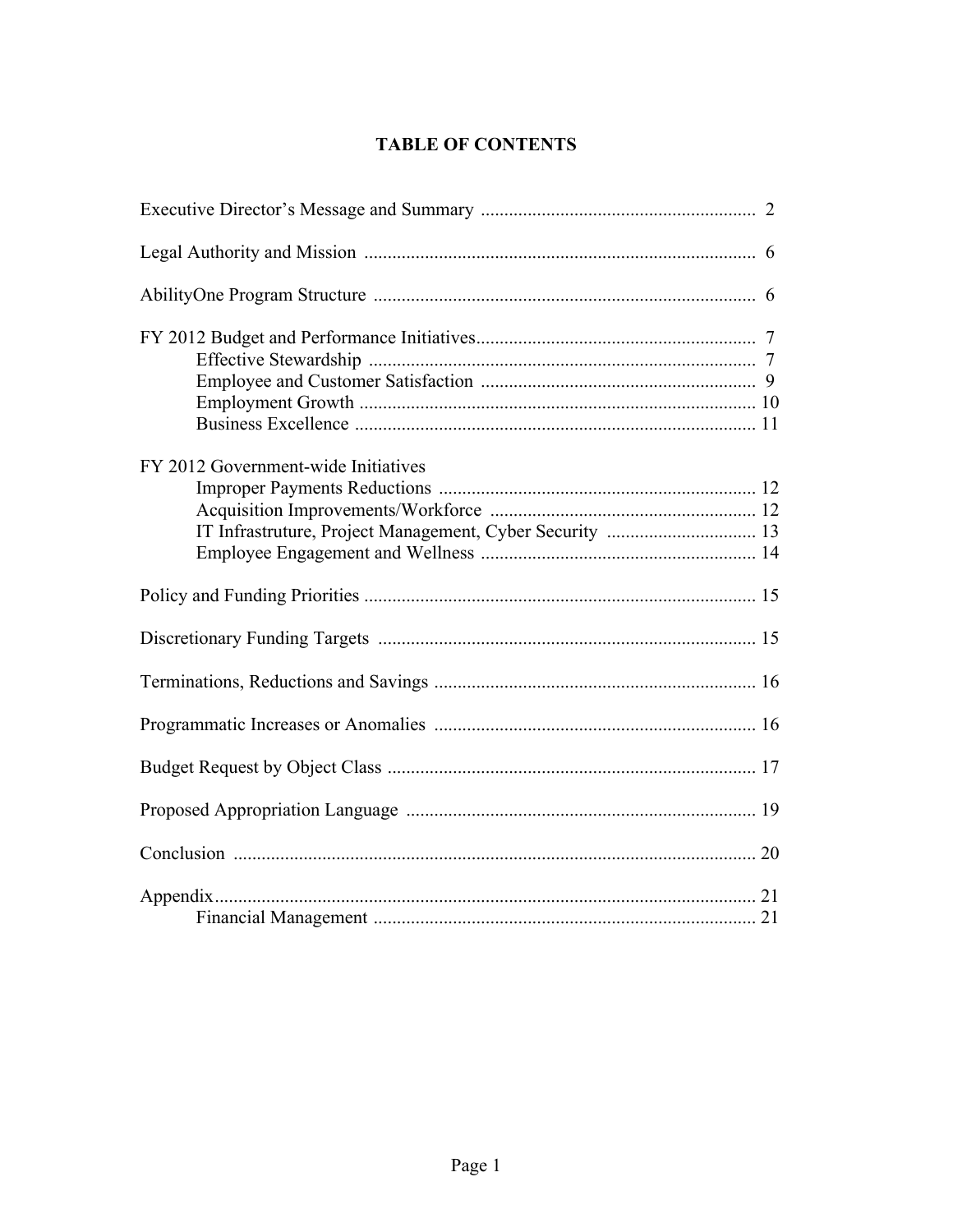# <span id="page-2-0"></span> **WHO ARE BLIND OR SEVERELY DISABLED COMMITTEE FOR PURCHASE FROM PEOPLE**

### **BUDGET REQUEST**

#### **EXECUTIVE DIRECTOR'S MESSAGE AND SUMMARY**

 46-48c) as amended. The AbilityOne Program generates much-needed employment and training the U.S. population, which has an employment rate of only 22 percent<sup>1</sup>. I am pleased to present the FY 2012 Budget Justification for the Committee for Purchase From People Who Are Blind or Severely Disabled. The Committee is an independent Federal agency responsible for administering the AbilityOne Program under the Javits-Wagner-O'Day Act (41 U.S.C. opportunities for nearly 46,000 people who are blind or who have other significant disabilities nationwide. The AbilityOne network is the single largest source of employment for this segment of

 investing in the future. As the President stated on May 4, 2010, "… spurring job creation and economic expansion continues to be our number one domestic priority." The Committee continues to following a 58% increase in FY 2009. . The AbilityOne Program's focus on creating and sustaining employment for this underserved population is well aligned with key Administration goals such as encouraging economic growth and educate Federal agencies about the capabilities of people who are blind or who have other severe disabilities, and to actively encourage use of the Federal procurement system to grow the number of jobs offered to these individuals through the AbilityOne Program. Our performance data shows that new full-time equivalent positions created by the AbilityOne Program increased 50% in FY 2010,

following a 58% increase in FY 2009.<br>Employment has long-been a key pillar of the Administration's Plan to Empower People with system. Other recent policy decisions of the Presidentially-appointed Committee demonstrate that the *quality* of employment for individuals who are blind or who have other significant disabilities is as Disabilities. In May 2010, the Committee reaffirmed its policy that employment is the primary mission of the AbilityOne Program, achieved through innovative use of the Federal procurement important as the *quantity* of employment made available through the AbilityOne Program. The Committee is overseeing the implementation of a Quality Work Environment (QWE) initiative that reinforces choice, supports, workplace flexibilities, access to training, and a clear path to career and advancement opportunities, including opportunities to enhance earnings.

 Responsible governance is another key Administration goal reflected in the Committee's Strategic encompasses many things: leadership, accountability, transparency and an unwavering focus on Plan. The Committee continues to designate stewardship its highest priority. Effective stewardship achieving the best possible outcomes for people who are blind or who have other significant disabilities. The AbilityOne Program's success in growing employment brings with it the continuous

 $\overline{a}$ 

<sup>&</sup>lt;sup>1</sup> The Bureau of Labor Statistics reported that in August 2010, the percentage of people with disabilities in the labor force was 22.0. By comparison, the percentage of persons with no disability in the labor force was 70.2. [http://www.bls.gov/news.release/empsit.t06.htm].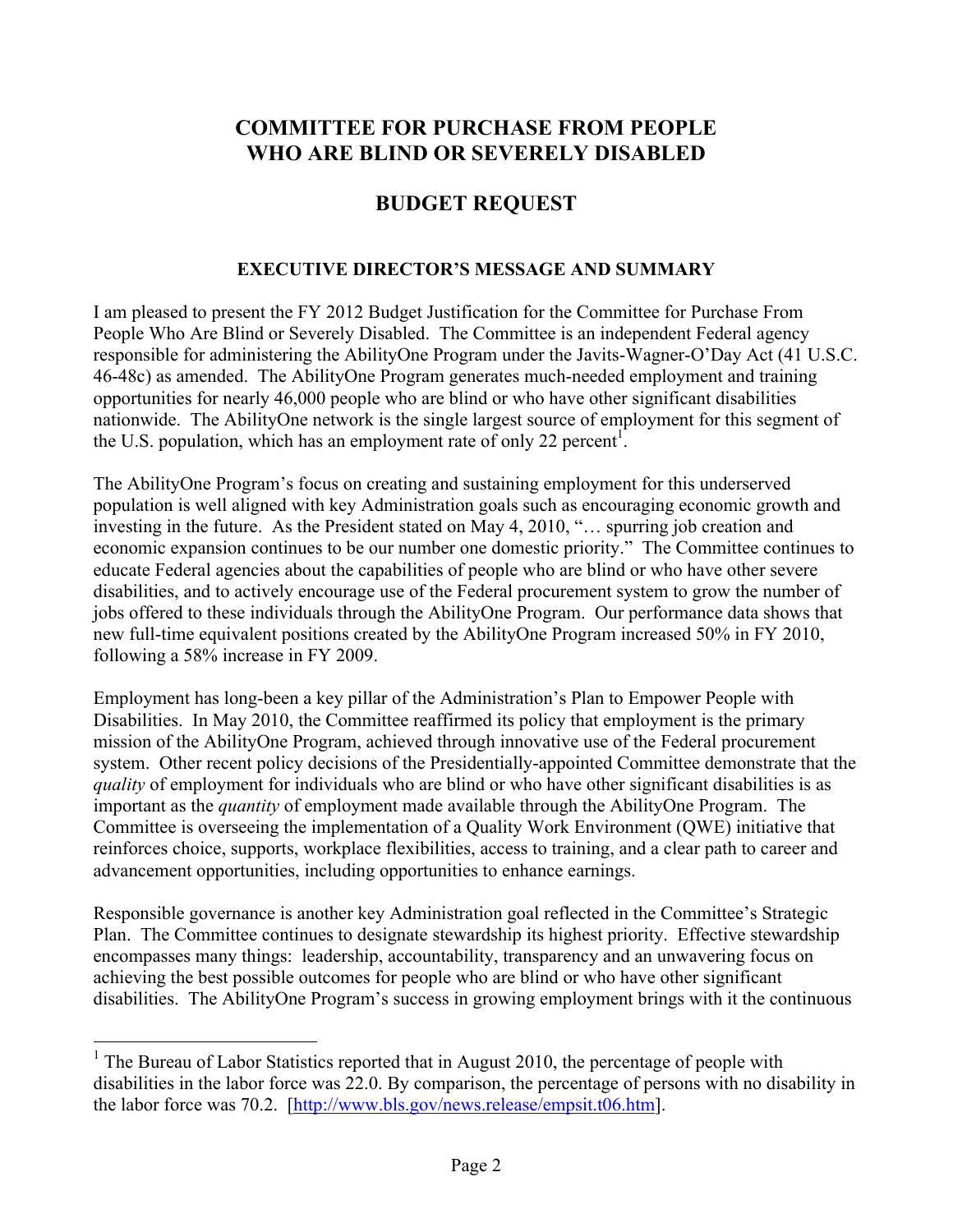need for program oversight. While seeking opportunities to minimize costs wherever possible, the Agency must fully maintain its capability and capacity to monitor, educate and ensure compliance among the 600-plus participating nonprofit agencies in the AbilityOne Program.

 Executing transparent, participatory and collaborative practices in FY 2012, the Committee will and enhancing satisfaction among employees as well as customers. The Committee will maximize service projects on its Procurement List. continue to inform and engage its stakeholders in the pursuit of high priority goals such as measuring existing technology and other creative approaches to solicit feedback and to enhance the services it provides at minimal cost. The Agency is working with stakeholders to review enterprise-wide business transactions and identify opportunities to decrease cycle time without sacrificing quality or informed decision making. Nearly 46,000 jobs held by people who are blind or who have other significant disabilities – a number which is growing as the Committee successfully develops new employment opportunities – are dependent on the Committee's ability to add and maintain product or

The Committee's high-priority strategic goals and indicators are detailed in this budget submission. They are briefly summarized as follows:

- 1. Effective stewardship, demonstrated by the number of participating nonprofit agencies verified to be in full compliance with program rules and regulations.
- 2. Employee and customer satisfaction, demonstrated by increases over time in percentages of employees and customers who report that they are satisfied or highly satisfied with what the AbilityOne Program provides them.
- 3. Employment growth, demonstrated by the increase in jobs and hours worked by the AbilityOne Program's workforce.
- 4. Business excellence, demonstrated by improved processes that affect the entire enterprise, including decreased cycle time for the AbilityOne Program's key business transactions.

 management system. In light of OMB's FY 2012 budget guidance that all non-security agencies submit a five percent decrease from discretionary spending targets for FY 2012, the Committee has in order to discharge the Agency's most critical statutory and regulatory duties. A brief summary of this request is presented below. The Committee did not receive a discretionary spending target for FY 2012 in the FY 2011 budget. However, to manage the continued and anticipated increase in the Agency's workload, particularly in oversight, outreach and business/price analysis, the Committee planned to seek a 12 percent increase in FY 2012 to fully staff our compliance function and fund some enhancements to our information reconsidered its request, and is seeking no increase in its budget this year. If authorized by OMB, a modest increase is sought under the Administration's cyber security initiative, which would not be included in our agency toplevel budget. Thus, the Committee's FY 2012 request is for \$5,771,000

| <b>Table 1: Budget Summary</b> |                                    |                                  |                   |  |  |
|--------------------------------|------------------------------------|----------------------------------|-------------------|--|--|
| Category:                      | <b>FY 2011</b><br><b>Authority</b> | <b>FY 2012</b><br><b>Request</b> | Percent<br>Change |  |  |
| <b>Personnel</b>               | \$3,530,000                        | \$3,530,000                      | $0\%$             |  |  |
| <b>Benefits</b>                | \$876,000                          | \$876,000                        | $0\%$             |  |  |
| <b>All Other</b>               | \$1,365,000                        | \$1,365,000                      | $0\%$             |  |  |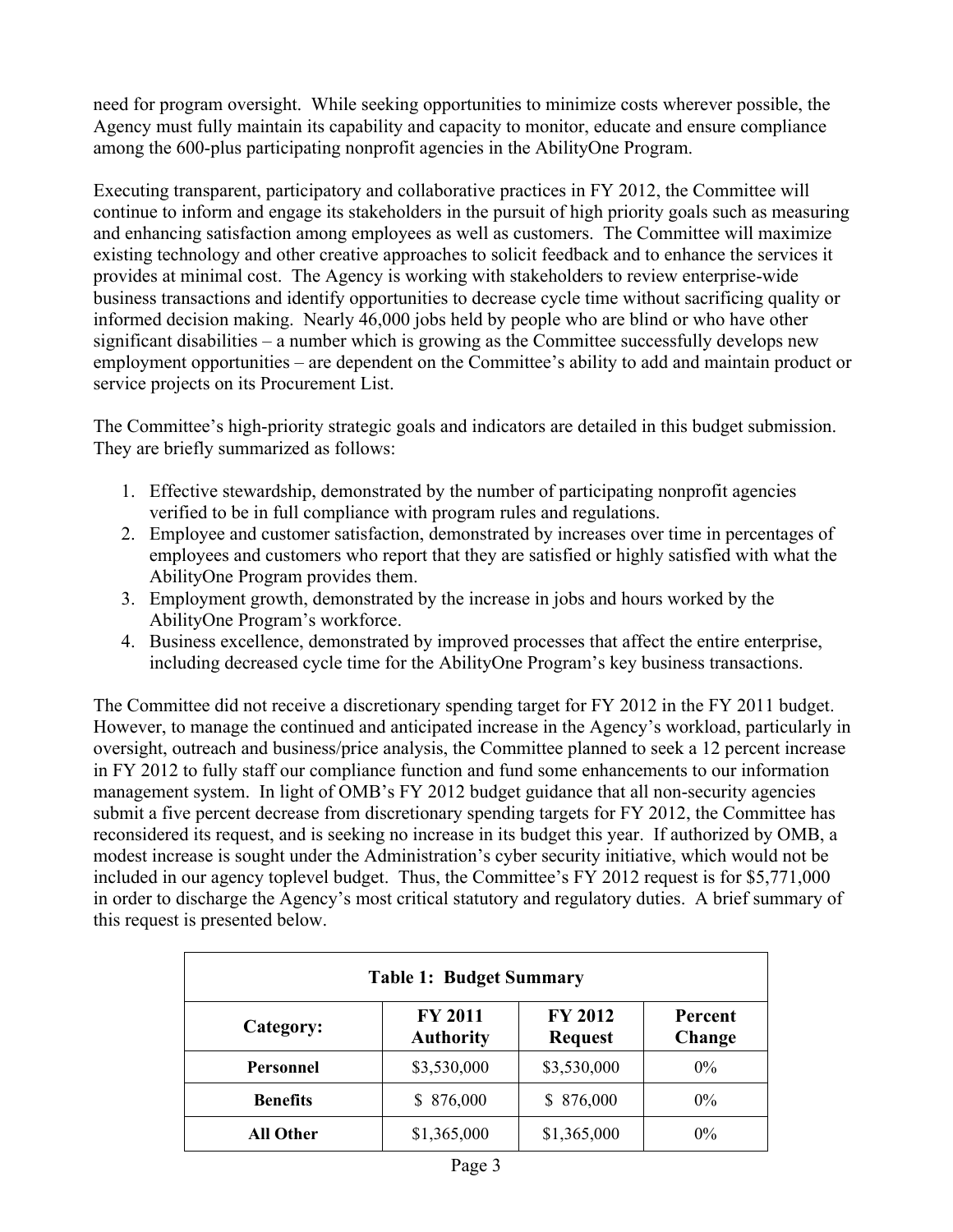| Total | \$5,771,000 | \$5,771,000 | 0% |
|-------|-------------|-------------|----|
|       |             |             |    |

Personnel and benefits account for nearly 75 percent of the total budget requested for FY 2012. The remainder includes necessary expenses for rent and information technology services; it also contains travel, supplies, equipment and other services. The Committee will continue to identify cost avoidance and savings opportunities to maximize available resources for the highest impact activities.

 The funding reflected above will provide minimum resources to successfully execute the Agency's specifically mandated responsibilities in FY 2012, including:

- Increase employment opportunities for people who are blind or have other significant disabilities.
- Establish rules, regulations, and policies to assure effective implementation of the Javits-Wagner-O'Day Act and the AbilityOne Program it authorizes.
- Determine which products and services procured by the Federal Government are suitable to be furnished by qualified nonprofit agencies employing persons who are blind or have other significant disabilities.
- Determine fair market prices for items added to the Procurement List and revise those prices in accordance with changing market conditions.
- Monitor participating nonprofit agencies' compliance with the JWOD Act, Committee regulations and procedures.
- Inform Federal agencies about the AbilityOne Program and the statutory mandate that items on the Procurement List be purchased from qualified nonprofit agencies.
- Encourage and assist entities of the Federal Government to identify additional products and services that can be purchased from qualified nonprofit agencies.
- • Designate and provide guidance to the Central Nonprofit Agencies that facilitate nonprofit agencies' participation in the AbilityOne Program.
- Conduct a continuing study and evaluation of mission execution to ensure effective and efficient administration of the Act.

 the employment of our target population. Americans who are blind or have other significant The Committee's FY 2012 budget request is structured to maximize available resources to correct this The Committee is proud that the AbilityOne network is the single largest source of employment for this segment of the U.S. population. However, it is keenly aware that much more must be achieved in disabilities have the highest level of unemployment among all segments of the population. inequity, while avoiding new funding requests and adhering to the expectation of fiscal austerity.

 The Administration's commitment to empowerment of people with disabilities requires a continued contributions to the Administration's goals and demonstrating excellence in the fulfillment of our emphasis on and capability to provide employment opportunities through the Javits-Wagner-O'Day Act and the AbilityOne Program. The Committee looks forward to continuing to make these employment mission.

Submitted by

E. Ballard Executive Director & CEO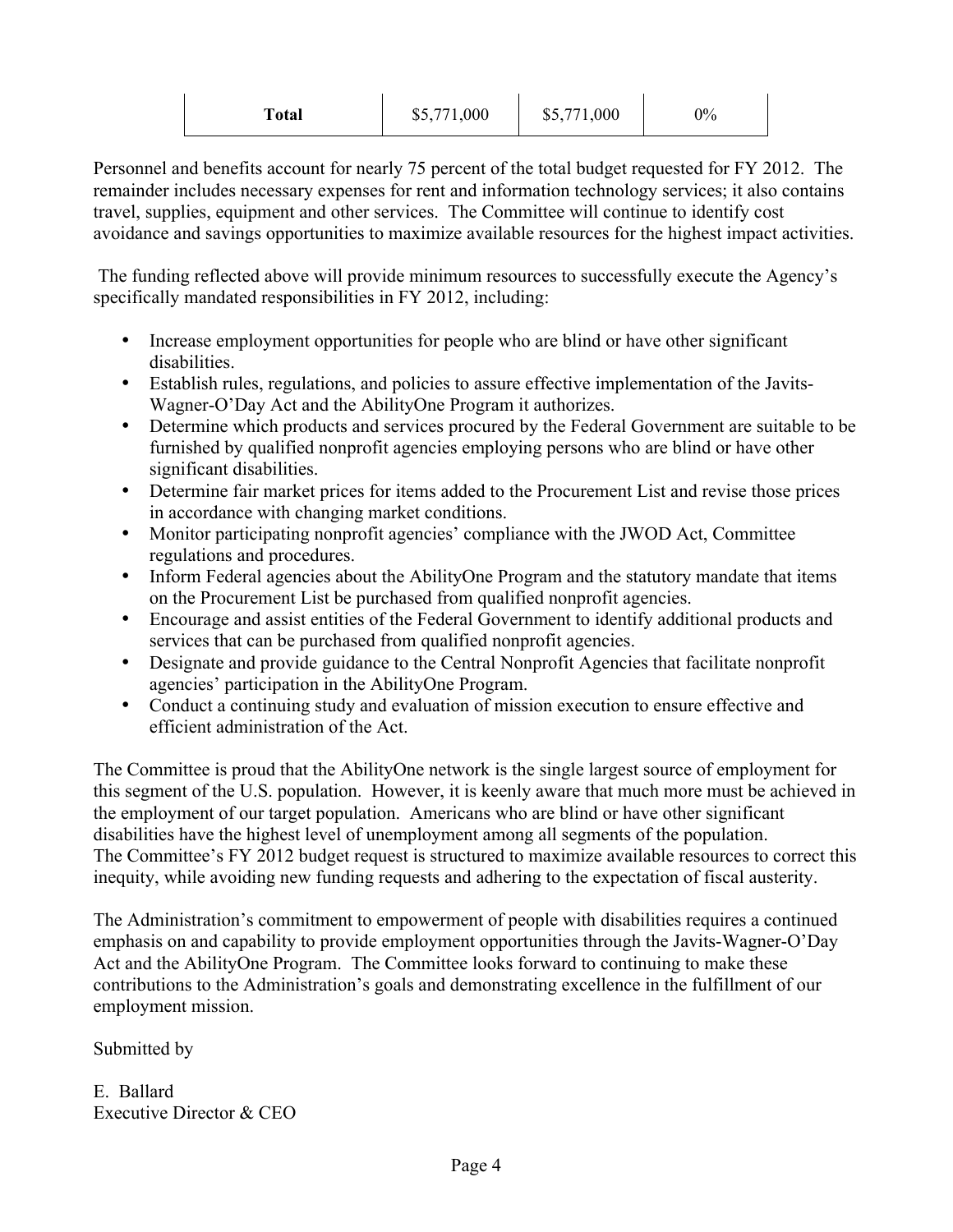# **LEGAL AUTHORITY**

*The Javits-Wagner-O'Day Act of 1971. See 41 U.S.C. 46-48c as amended and 41 CFR Chapter 51.*

# **MISSION STATEMENT**

*To provide employment opportunities for people who are blind or have other severe disabilities in the manufacture and delivery of products and services to the Federal Government.* 

#### **COMMITTEE AND ABILITYONE PROGRAM STRUCTURE**

 The Committee is an independent agency with exclusive responsibility for administering the Javits- Wagner-O'Day Act of 1971 (41 U.S.C. 46-48c), as amended. Accordingly, the Committee oversees an employment and procurement program known as the AbilityOne Program, which is responsible for employing nearly 46,000 Americans who are blind or who have other severe disabilities.

 interests of people who are blind or severely disabled. The Committee members formulate policy and services for procurement by Federal Agencies and published as the "Procurement List." An The agency is directed by 15 Committee members appointed by the President, 11 of whom work for and represent other Federal agencies, while four members are private citizens representing the vote on significant legal and administrative matters, including additions to the list of products and Executive Director serves as the chief executive officer and leads a full-time civil service staff in performing the day-to-day activities necessary to administer the Act and the AbilityOne Program.

The Committee's enabling legislation provides for the designation of one or more Central Nonprofit Agencies to assist the Committee in administering the law and the AbilityOne Program. These central nonprofit agencies are National Industries for the Blind (NIB) and NISH (serving people with a range of disabilities). NIB and NISH are private, not-for-profit organizations that allocate orders and provide other technical and financial assistance to more than 600 State and local nonprofit agencies that participate in the AbilityOne Program.

NIB and NISH work with their associated nonprofit agencies and Federal customers to identify Government procurement requirements that can create employment opportunities for individuals who are blind or have other severe disabilities. Following opportunities for public comment and after due deliberation, the Committee places such product and service requirements on the Procurement List, thus requiring Federal departments agencies seeking to procure such designated products and services to purchase them from the nonprofit agency(ies) designated by the Committee.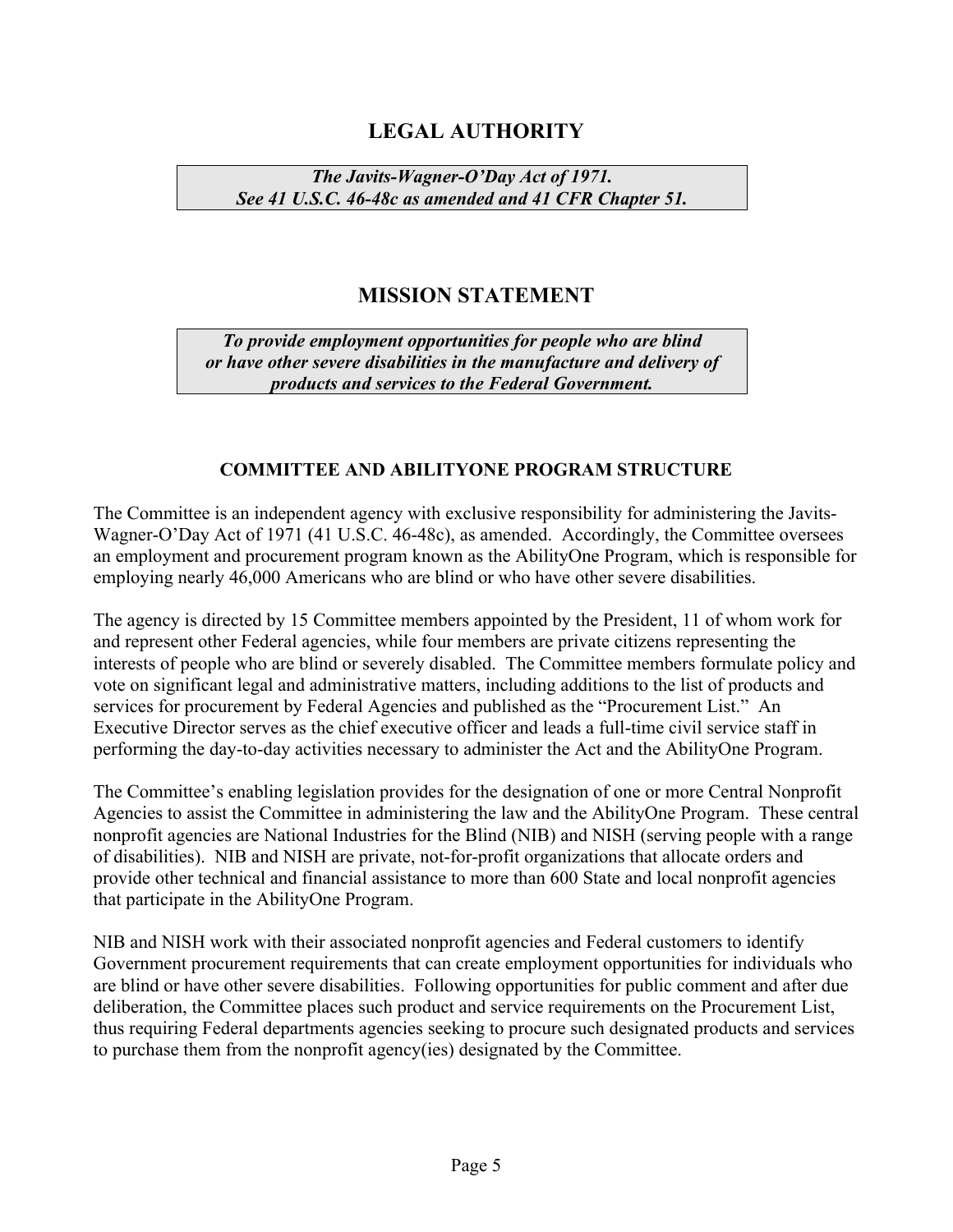# **ABILITYONE PROGRAM ORGANIZATION CHART**

<span id="page-6-0"></span>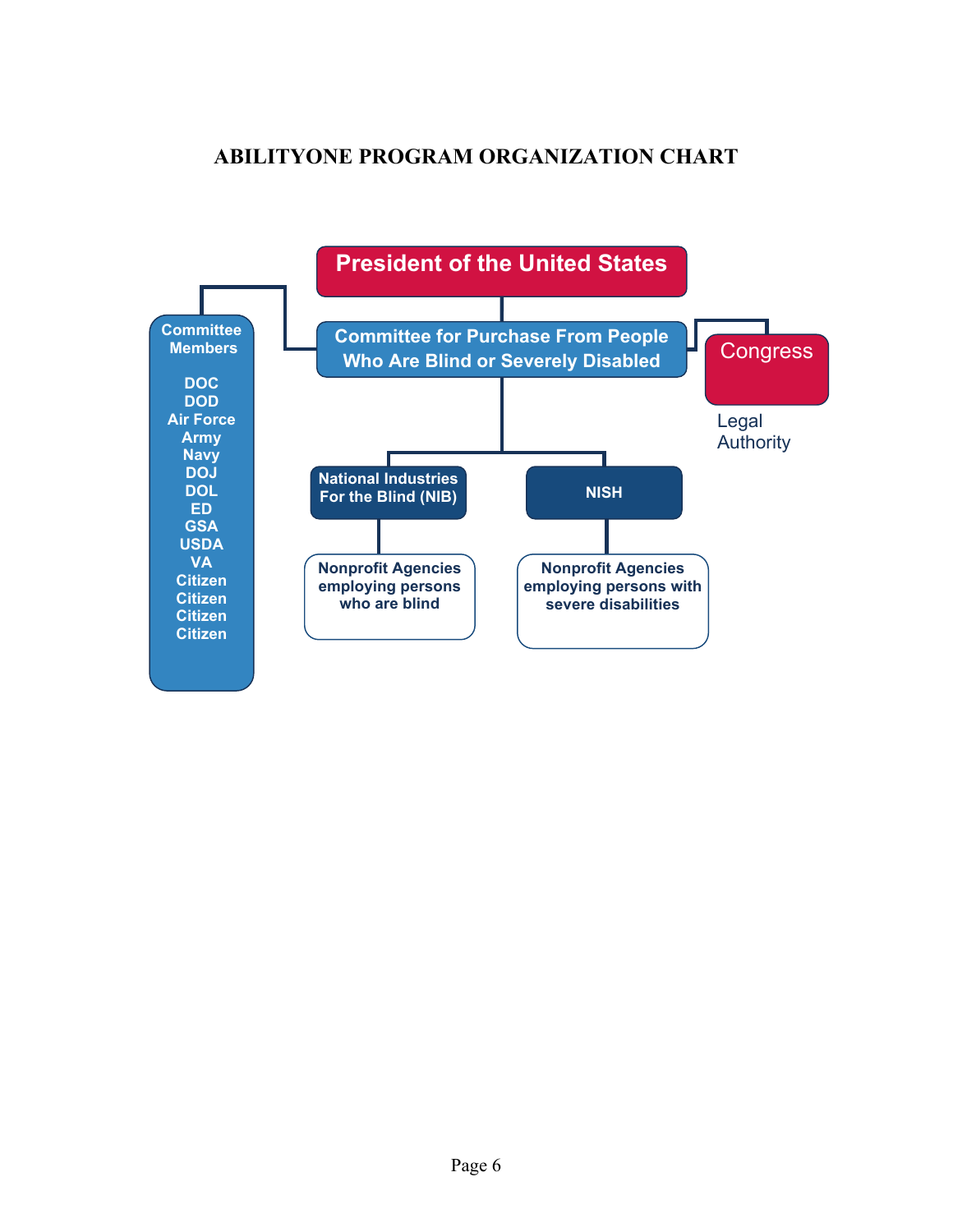# **AGENCY FY 2012 BUDGET AND PERFORMANCE INITIATIVES**

<span id="page-7-0"></span>The Committee's Strategic Plan for FY 2010-2014 is the driver for its performance plan and indicators. The Agency's high-priority goals are (1) Effective Stewardship, (2) Employee and Customer Satisfaction, (3) Employment Growth and (4) Business Excellence. Each goal is further defined below, to include the background and accomplishments, areas identified for improvement, strategies planned to achieve the goal, measures to be used and resources required.

### **GOAL 1: EFFECTIVE STEWARDSHIP**

 integrity, image and long-term employment interests of the AbilityOne Program. Effective stewardship is the cornerstone of the Agency's Strategic Plan. The Committee has ultimate responsibility for the integrity, effectiveness and overall stewardship of the AbilityOne Program. Stewardship encompasses several oversight responsibilities related to monitoring and achieving compliance with statutory, regulatory and other appropriate requirements by all nonprofit agencies participating in the AbilityOne Program. It is necessary to protect the

 compliance reviews. Assumption of full responsibility for compliance activities had a dramatic impact on the Agency's funding requirements. In addition to the GAO recommendations, the AbilityOne Program's increasing number of manufacturing and/or service job locations – all across the country – requires a commensurate level of resources for the compliance function. Following a 2007 report and recommendations issued by the Government Accountability Office (GAO), the Committee determined that all compliance reviews of AbilityOne participating nonprofit agencies are inherently governmental and must be performed by Agency personnel. Prior to 2007, the Agency's designated Central Nonprofit Agencies performed a significant share of the total

 management system enables receipt of participating nonprofit agencies' self-certification reports electronically, facilitating the staff's review and identification of discrepancies. The Agency technical assistance visits, as well as annual data we are authorized to collect from AbilityOne participants, enables the Committee staff to target locations that warrant site visits. The Committee has implemented several strategies to enhance the compliance function's efficiency and outcomes. The Agency uses a statistically valid sampling method to allow a representative portion of records to be reviewed at each site with a high degree of reliability. Our information leverages technical assistance visits made by its Central Nonprofit Agencies to increase nonprofit agencies' awareness and understanding of statutory and regulatory requirements. Feedback from such

 participants, enables the Committee staff to target locations that warrant site visits. The site visit remains a fundamental element of the compliance assurance methodology. It is by trained staff annually. For this reason, the Committee has calculated in its budget request audits. For example, video teleconferencing will enable senior staff to join the compliance team on leaders. necessary to have the staff and travel resources to ensure that a percentage of the fastest-growing nonprofit agencies and others that have a heightened potential for noncompliance are audited on-site sufficient funds to maintain its compliance duties aligned with those approved in the Administration's previous budgets. It is important for the Committee to maintain funding for these critical positions in FY 2012 and beyond, and to cover their travel and information technology requirements. The Committee will continue to utilize technology to maximize efficiency and effectiveness of compliance the ground and receive immediate reporting of the review outcomes with the nonprofit agency leaders.<br>Page 7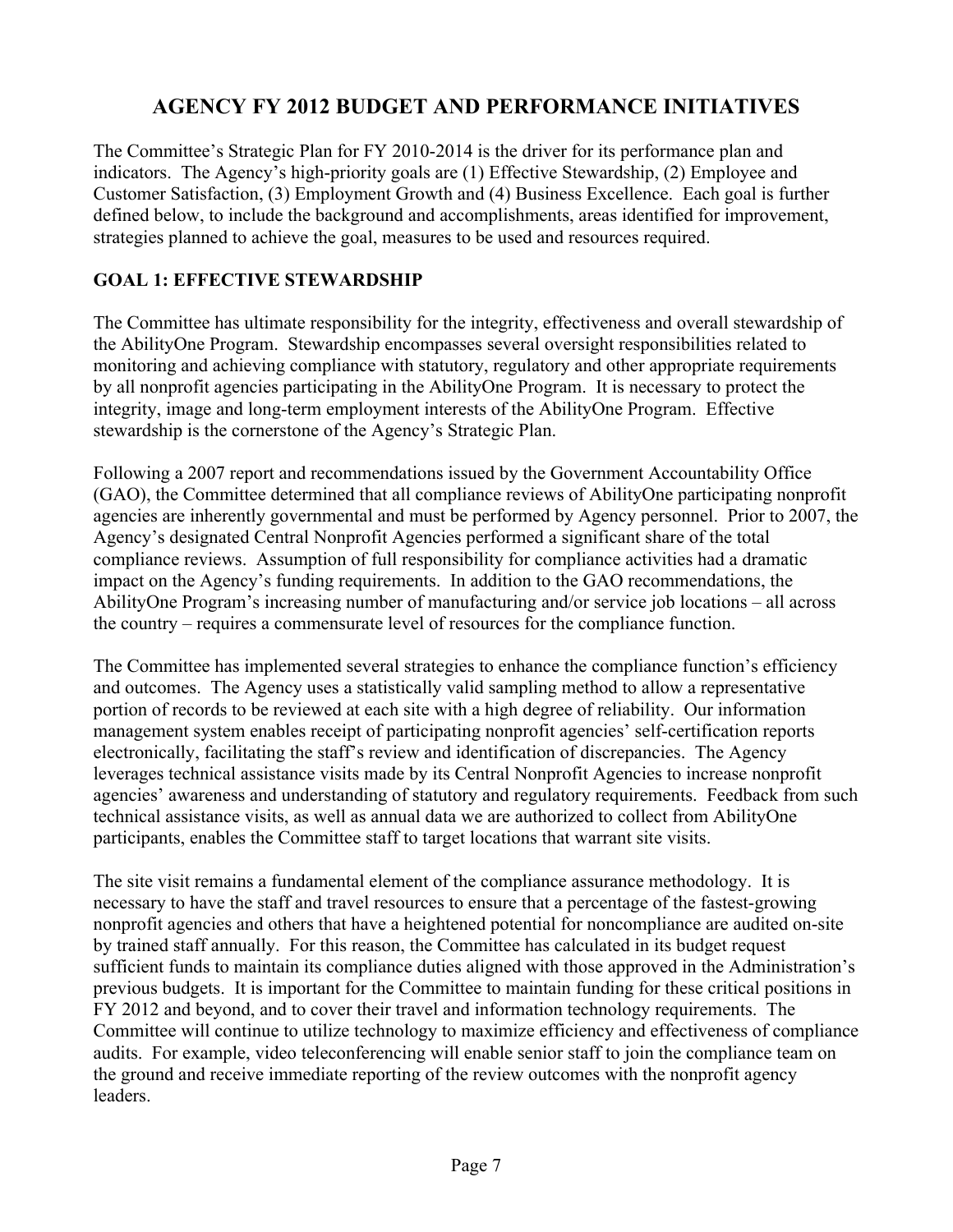as well as aggregate annual data. This strengthens the Agency's ability to flag problem areas, to In FY 2012, the Committee expects to enhance its compliance program by accessing project level data identify issues that may require legislative, regulatory, or policy consideration, and to identify the most significant opportunities to increase employment for the AbilityOne workforce. As the Agency accomplishes its mission through the Federal acquisition system, assurance of contract compliance is particularly important and will require increased Committee attention in the future.

 least 20% of the 600-plus participating nonprofit agencies should be reviewed each year, and any The intended outcome and target is to have 100% of participating nonprofit agencies verified by the Committee to be in full compliance with all program requirements by FY 2014. This means that at necessary corrective action taken to ensure that full compliance is achieved. In order to monitor and verify such compliance, the Committee plans to perform a minimum of 130 compliance reviews in 2012, to include repeat visits to those nonprofit agencies that are found out of compliance in previous visits. The Committee will review quarterly scorecards to monitor its progress.

 technology equipment and software. As noted in the Executive Summary, funds are requested to The primary resources required to achieve these targets are personnel, travel funds and information ensure the agency has the ability to maintain its compliance positions. To adequately visit and verify AbilityOne-participating nonprofit agencies' compliance with the statutory and regulatory requirements, we anticipate the compliance staff requiring approximately \$110,000 in travel dollars (other travel dollars are discussed in the budget table and narrative later in this document). Savings will be identified elsewhere in the Committee's budget to pay for any needed upgrades to the computers and portable devices that support these employees' work on site and on travel.

 Agency has been successful in reaching over 14 million viewers, listeners, readers and live audience As noted above, effective stewardship relates to protecting the integrity, image and long-term employment interests of the AbilityOne Program. A second objective for stewardship is communicating about the AbilityOne Program in a way that advocates its mission and protects its unique status as a socioeconomic program within the Federal Government. The strategies to achieve this objective are consistent with the Agency's current initiatives for education and outreach among Federal agencies, policy makers, advocates for people with disabilities, and other stakeholders. The Agency continues to raise visibility and garner support for the AbilityOne Program through the execution of its strategic communications plan, utilizing only minimal resources for publications and web design. Program advocacy includes establishing strategic alliances with educational institutions, Federal and commercial business partners, and expanding communications. Since FY 2008, the members. It has also established a strategic alliance with the Defense Acquisition University, sustained commitments from the Departments of Agriculture and Defense, and has begun partnering with commercial corporations that have significant presence in the Federal marketplace.

 AbilityOne Program, resulting in goodwill and enduring policy support for the employment mission. audiences across America and overseas. The Committee will still require some program travel dollars Effective communication and partnering will achieve heighted awareness and understanding of the The AbilityOne Program has benchmark data showing its level of awareness, understanding and preference among key stakeholders. Similar quantitative research to be performed in FY 2011 will provide the Agency with an assessment of the effectiveness of current tactics and the progress toward achieving this strategic objective, and will guide any necessary adjustments in focus and/or messaging. The Committee will further deploy Internet-based communication technologies such as webinars, video teleconferencing, live streaming video, etc., to disseminate program information to to enable our staff members to personally engage high-value audiences. These resources are included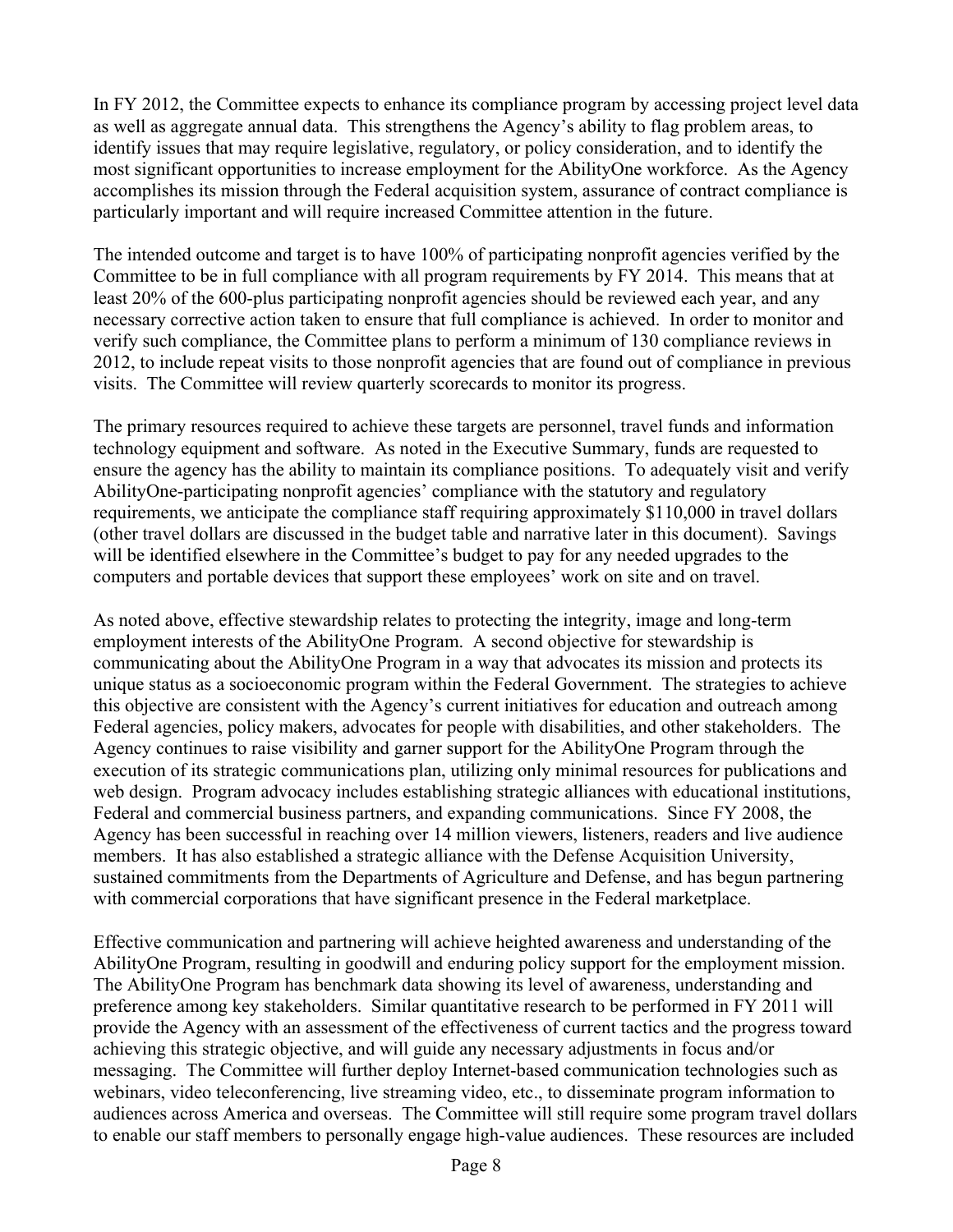<span id="page-9-0"></span>in the overall request for the travel object class. The Agency will continue to track its total reach through all media vehicles and will measure return on investment.

### **GOAL 2: EMPLOYEE AND CUSTOMER SATISFACTION**

The Administration's Plan to Empower People with Disabilities dedicated an entire section to employment. To truly empower an individual, employment must provide personal satisfaction as well as financial income. The Agency has three guiding principles for AbilityOne employment. These principles state that employees who are blind or have other significant disabilities should have opportunities to do the work of their choice, with appropriate supports and/or workplace flexibilities; access to on-going training; and a clear path to career and advancement opportunities, including opportunities to enhance earnings. The principles are the pillars for quality employment and employee satisfaction.

In November 2008, the Committee took a significant step towards identifying and promoting best practices within the AbilityOne Program that lead to quality employment and employee satisfaction. To accomplish this, the Committee established a Quality Work Environment (QWE) initiative that will provide a strategic, consistent and program wide approach to quality employment and employee satisfaction. A steering group and subgroups comprised of AbilityOne-participating nonprofit agencies are ensuring a high level of engagement across program stakeholders as well as practical experience and credibility in the vetting and sharing of such best practices. In January 2010, the Committee affirmed several best practices identified by the steering group that can be shared with and exported to the 600-plus agencies across the AbilityOne Program. During FY 2011 and FY 2012, the affiliated agencies will be encouraged to establish their own QWE business plans.

 roll out QWE business plans across the AbilityOne enterprise and to review baseline data from 2011 to identify opportunities to increase employee satisfaction. For FY 2013 – 2014, the specific targets the adoption rate of QWE best practices discussed above. The resources required by the Committee The expected outcome is increased and/or sustained employee satisfaction among the AbilityOne workers who are blind or have other significant disabilities. The target for FY 2012 is to continue to to be determined will be in the form of percentage increases in employee satisfaction and may include to achieve these targets are within the Agency's current base.

 the employment mission of the AbilityOne Program. It is a key driver of Federal agencies' continued While employee satisfaction is important in its own right, it is also a driver of customer service excellence. Ensuring the satisfaction and loyalty of Federal customers is equally critical to fulfilling use of the AbilityOne Program's products and services.

While quality efforts such as Lean Six Sigma reviews and continuous improvement are ongoing, it is important for the AbilityOne Program to specifically take action to increase customer satisfaction over specified benchmarks. Without requiring increased appropriated funds in 2012, the Committee will develop and deploy strategies to improve customer satisfaction over baseline levels identified in FY 2011. It will analyze customer feedback received, pinpoint areas for improvement, and implement cost-effective tactics to begin to enhance Federal agencies' experience with the AbilityOne Program and level of overall satisfaction. Current Agency staff with expertise in communications, customer relationship management, and planning and data analysis will be tapped to define the scope and implementation requirements for both short-term and long-term strategies to address service gaps.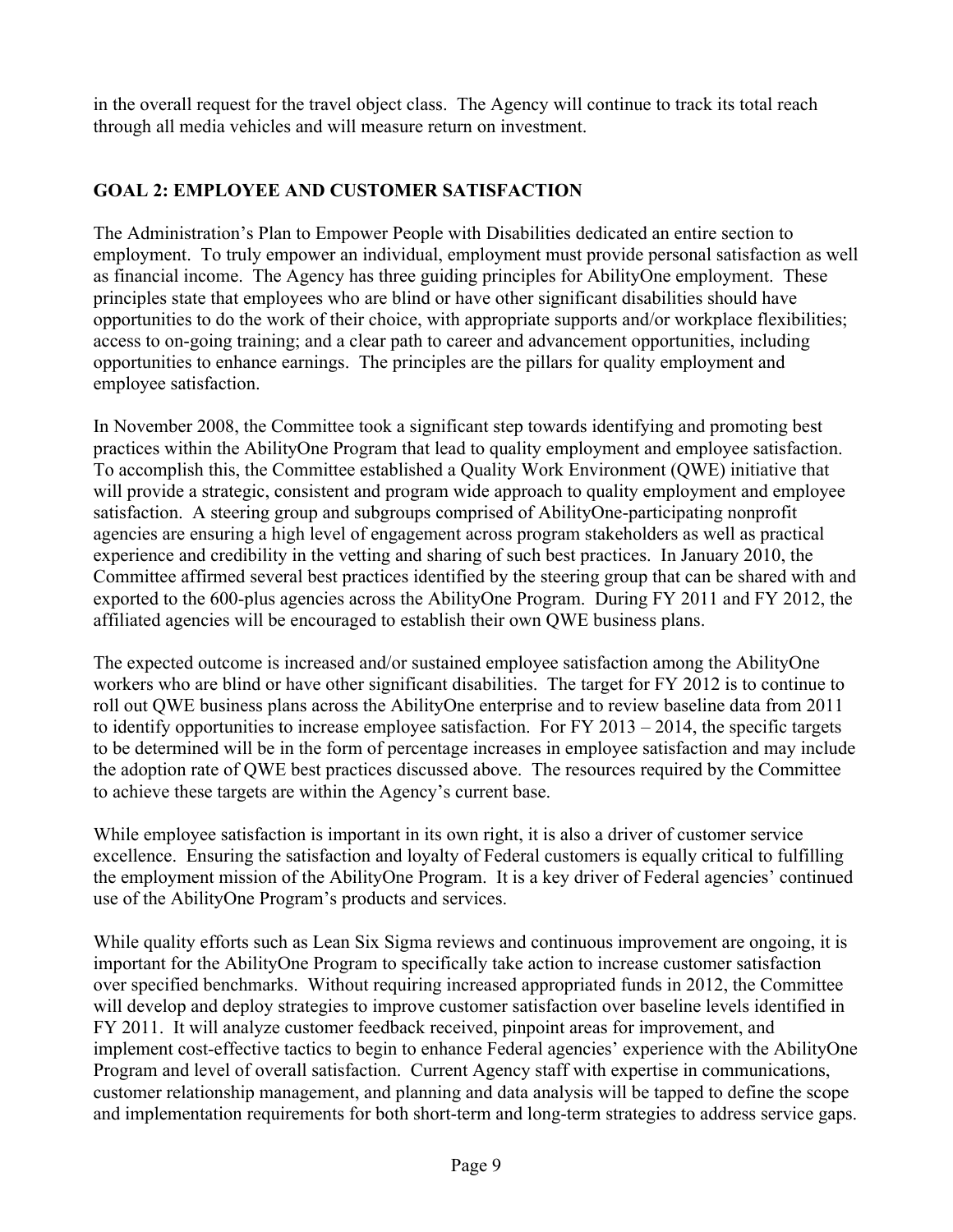<span id="page-10-0"></span> that purchase or use AbilityOne products or services. The target for FY 2012 is establishment and implementation of strategies to measurably increase customer satisfaction. For FY 2013 – 2014, the The expected outcome is increased and/or sustained customer satisfaction among the Federal agencies specific targets to be determined will be in the form of percentage increases in customer satisfaction and may include some measure of problem resolution. Any identified funding requirements will then be addressed in the 2013 budget request to achieve customer satisfaction targets from 2013-2014.

### **GOAL 3: EMPLOYMENT GROWTH**

 of the Javits-Wagner-O'Day Act, the AbilityOne Program must aggressively pursue new employment AbilityOne Program could be served if more work is made available. To more effectively accomplish the intent, strategic direction and employment that are the foundation opportunities. More than 17 million Americans are blind or have other severe disabilities, and they have the highest level of unemployment among all segments of the population<sup>2</sup>. The AbilityOne Program attempts to correct this inequity, providing nearly 46,000 job opportunities to people who are blind or who have other significant disabilities. Nevertheless, AbilityOne job opportunities only scratch the surface in comparison to the opportunities needed by our target population. The AbilityOne Vision is that all people who are blind or significantly disabled will achieve their maximum employment potential. Millions of working-age Americans who are eligible for the

The Committee has identified and is pursuing several strategies to increase employment opportunities under the AbilityOne Program. The Agency is employing data mining and proactive engagement with Federal requiring offices and acquisition offices to identify new opportunities and recommend selection of an AbilityOne solution creating the maximum jobs. As a result, new employment opportunities in lines of business such as contract closeout services, environmental housekeeping and total facilities maintenance have been added to the Committee's Procurement List, creating hundreds of jobs for people who are blind or significantly disabled.

 neutralize potential job losses and result in employment growth. In FY 2012, the Committee will However, in today's economic environment and with overall constrained Federal procurement budgets, new jobs are often offset by decreases in employment attributable to shifts in Federal procurement requirements and priorities. These facts heighten the need for the Committee to implement initiatives and business practices that adapt to the Federal procurement environment, continue to employ procurement data analysis, to engage with the large procuring agencies and to identify lines of business that create the most jobs for people who are blind or severely disabled, to foster significant employment growth.

 the AbilityOne Program. To further education and outreach efforts among Federal agencies, and in The Committee is partnering with other Federal agencies to create and deliver training programs aimed at Federal employees and industry employees who perform Federal contract work, to educate them about the professional capabilities of people who are blind or severely disabled under particular, to increase AbilityOne employment of veterans who are blind or severely disabled, the Committee will continue to work with the Departments of Defense, Labor and Veterans Affairs to develop and execute an integrated strategy to increase AbilityOne employment of veterans. The Committee will establish and update necessary policies and procedures to support AbilityOne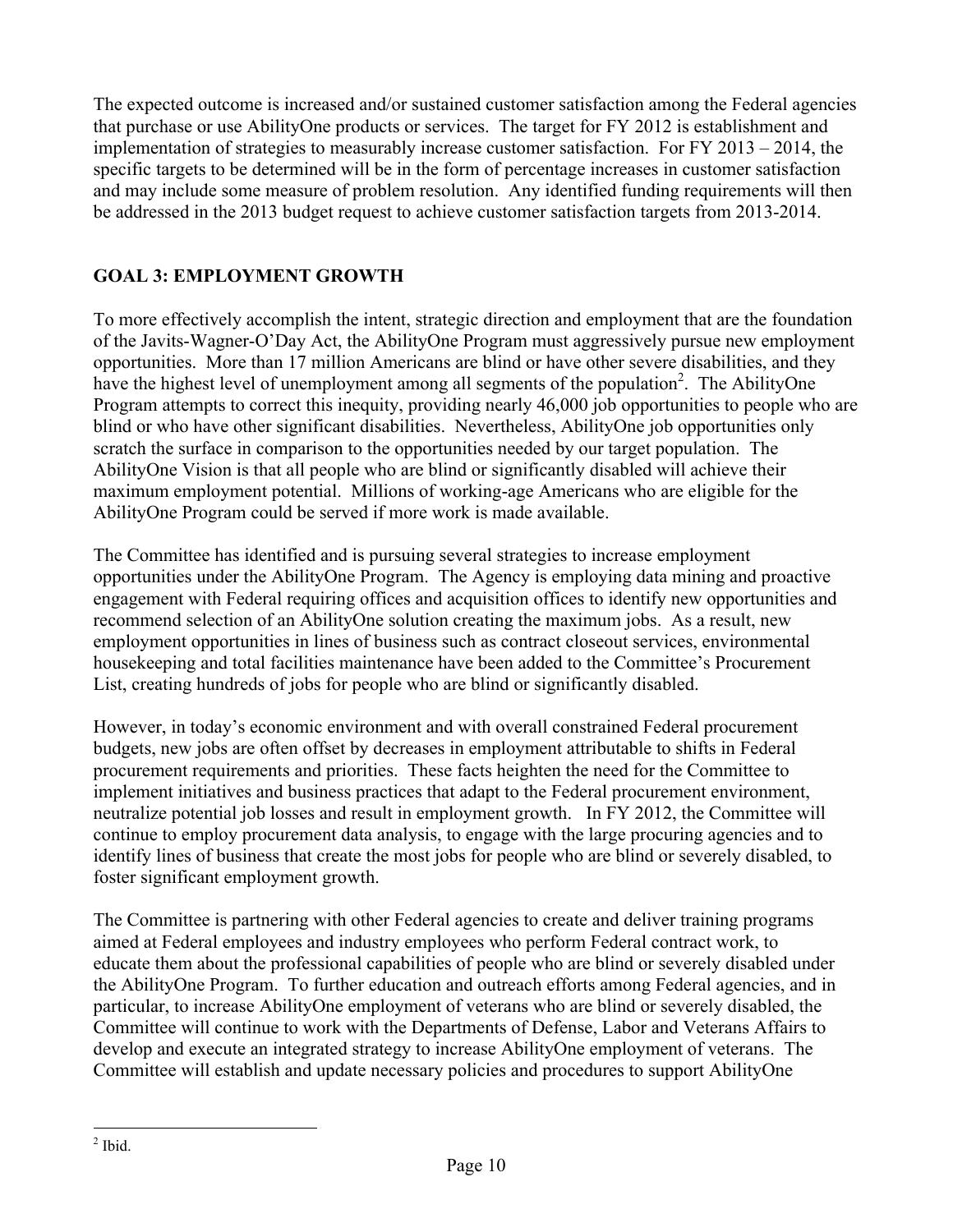<span id="page-11-0"></span>business development and employment growth. The Committee has realigned some of its FTEs to ensure adequate resources are focused on employment initiatives and policy development.

 people who are blind or have other significant disabilities as compared to the previous year. As a significant disabilities under the AbilityOne Program. The expected outcome is increased job opportunities and the hours of work provided by those jobs to Federal agency with oversight responsibility for the AbilityOne Program and its enabling Act, the Committee can never sacrifice stewardship for employment growth. The unique and mandated structure of the AbilityOne Program and its statutory intent frame the Committee's role in implementing initiatives and business practices, providing education and outreach, and providing effective governance of the Procurement List to grow employment. For the five-year period ending in FY 2014, based on the employment growth strategies discussed above, commitments from Federal departments to increase their purchasing and projections from the Central Nonprofit Agencies, the Committee is targeting a 40% increase in employment for people who are blind or have other

 with disabilities in the future. The existing FTEs require some modest travel resources to directly The resources required by the Committee to facilitate the AbilityOne Program's pursuit of these targets in 2012 include our existing staff members who work in business operations, pricing, compliance and communications. It may be necessary to seek additional staffing resources in the future, to ensure that the Committee has sufficient staff infrastructure to handle its increasing workload related to Procurement List business transactions that create jobs for our target population; for example, in FY 2010, the number of transactions to add products or services to the Procurement List increased to 160 actions, up 33% over the number of similar transactions during the previous year. To the extent that the AbilityOne Program better serves Federal customers' needs and demonstrates its good governance, it is likely to gain even more opportunities to employ individuals engage high-value audiences; these are included in the overall request for the travel object class.

### **GOAL 4: BUSINESS EXCELLENCE**

As the Agency responsible for the effective administration of the AbilityOne Program, the Committee executes several business processes directly linked to key stakeholders and the employment mission. Three primary business processes that require attention, resources and coordination across agencies are (1) the Procurement List addition process, (2) fair market pricing policy and procedures, and (3) the Central Nonprofit Agency (CNA) Fee determination process.

 information management system to provide an electronic workflow vehicle and standardized customers. While statutory or regulatory change would be necessary to achieve the most sweeping The Agency's Procurement List addition process is defined by statute and regulation. Over the past five years, the Agency's business process reengineering has resulted in the deployment of an procedures, resulting in some reduction of processing delays. However, further streamlining is needed to minimize the overall administrative burden and provide more responsive service to Federal reform, some efficiencies may be identified within the Committee's current authority through an endto-end review of the processes utilized by all participating organizations. An initial review and diagnosis of the process in FY 2010 has identified four high-opportunity target areas for streamlining and process improvement.

By statute, the Committee is responsible for establishing the fair market price of products and services in the AbilityOne Program. The Committee reviews price recommendations that have been mutually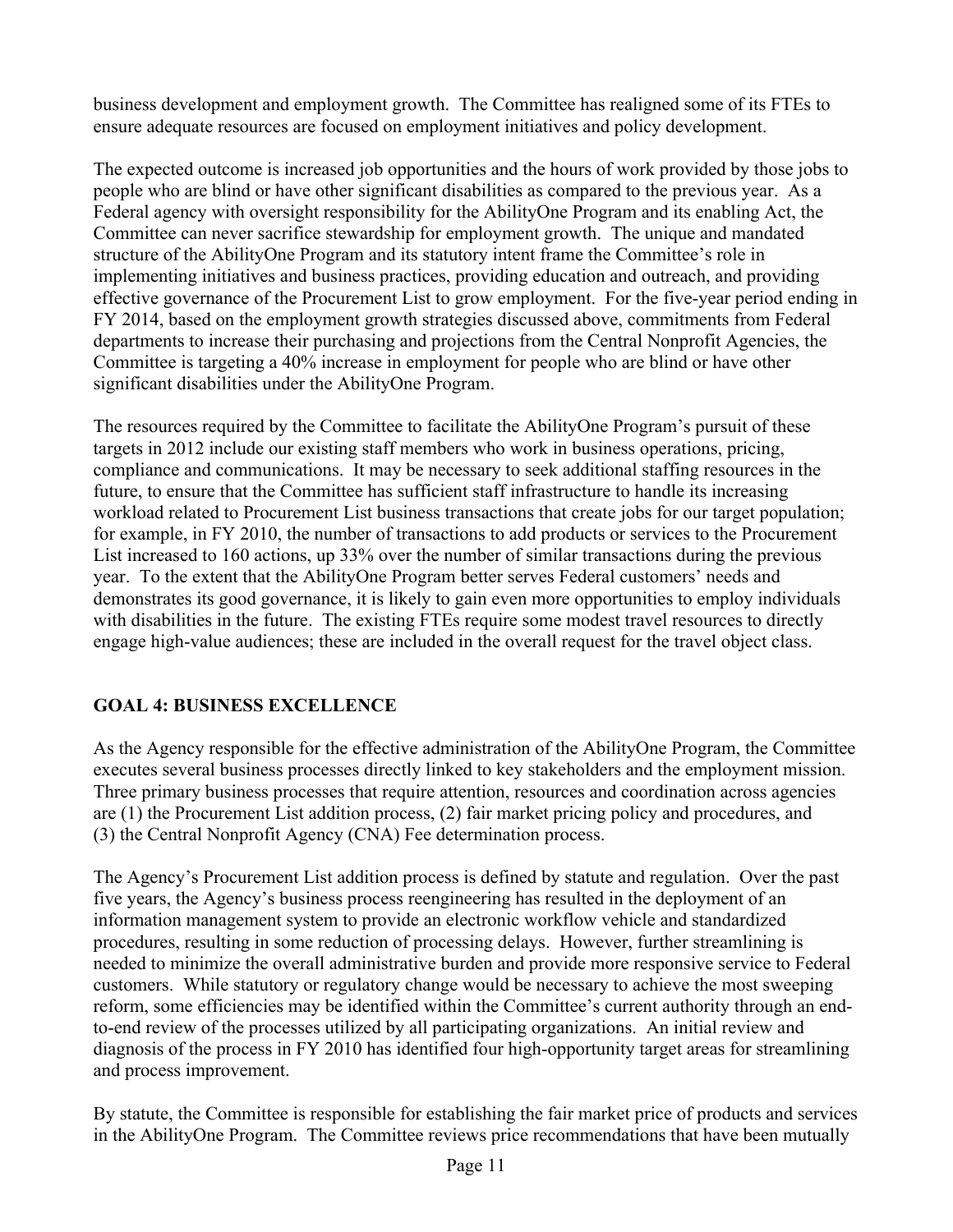<span id="page-12-0"></span> resolution process report that it takes too long to deliver a decision. An end-to-end review of pricing agreed upon by the Federal customer and the AbilityOne nonprofit agency that will deliver the product or service needed. Delays in this process, before or after the recommendation is received by the Committee, can delay timely contract awards. Also, participants in the Agency's pricing dispute procedures will enable the Committee to identify process improvements that have tangible results.

 Ceiling determination that supports most needs of the CNAs, nonprofit agencies and Federal Finally, the Central Nonprofit Agency (CNA) Fee Ceiling process is critical to the administration of the AbilityOne Program, as it funds the private, nonprofit CNAs' performance of their designated duties. The fee must be fair and properly applied so that neither the Federal customer nor the nonprofit agencies participating in the program are unduly burdened. Within the past five years, the Committee and CNAs have collaboratively established a process and timeline for the annual Fee customers, but the evaluation process should be further refined. The Committee has an obligation to ensure that the CNA Fee is used as intended to benefit the AbilityOne Program overall.

The intended outcome for this goal area is that the Agency's core, external business processes are executed in accordance with documented procedures that have been developed with input from stakeholders and efficiently deliver results. The Agency will continue to consult with program leaders, front-line employees, customers, external partners and other stakeholders in developing and implementing this goal. The performance targets for FY 2012 are the reduction of cycle time for both the Procurement List processes and the fair market pricing processes. The resources required by the Committee to facilitate the AbilityOne Program's pursuit of these targets in 2012 include our existing staff members who work in business operations, pricing, and policy/programs.

# **FY 2012 GOVERNMENT-WIDE INITIATIVES**

#### **Improper Payments Reductions**

 collection program. The Committee has approximately 10 contracts for services; none in excess of In accordance with the Improper Payments Information Act of 2002, the Committee reports that it had no significant improper or erroneous payments in FY 2009. As of September 10, 2010, the Committee staff has reviewed and reconciled all FY 2010 payments and in so doing, has identified no significant improper or erroneous payments in this fiscal year. The Committee has no grant making authority, makes no payments to beneficiaries, has no unneeded real property and has no debt \$250,000 per year and most are significantly less than that threshold. Nearly all of the agency's resources are dedicated to personnel, rent and mission-critical travel. Because no significant improper or erroneous payments occurred, no corrective action is necessary. However, the Agency is committed to monthly reconciliation of all spending, including payroll, and will remain vigilant for any improper or erroneous payments in FY 2011 and beyond.

#### **Acquisition Improvements/Workforce**

As noted above, the Committee has very few discretionary funds once personnel, rent and travel requirements are paid. However, like any office or place of business, the Committee has ongoing requirements for supplies, equipment and business services such as wireless phone service, domestic package delivery and office machine rental. Where existing government-wide contracts exist to leverage volume and obtain discount prices, the Committee has utilized these vehicles and will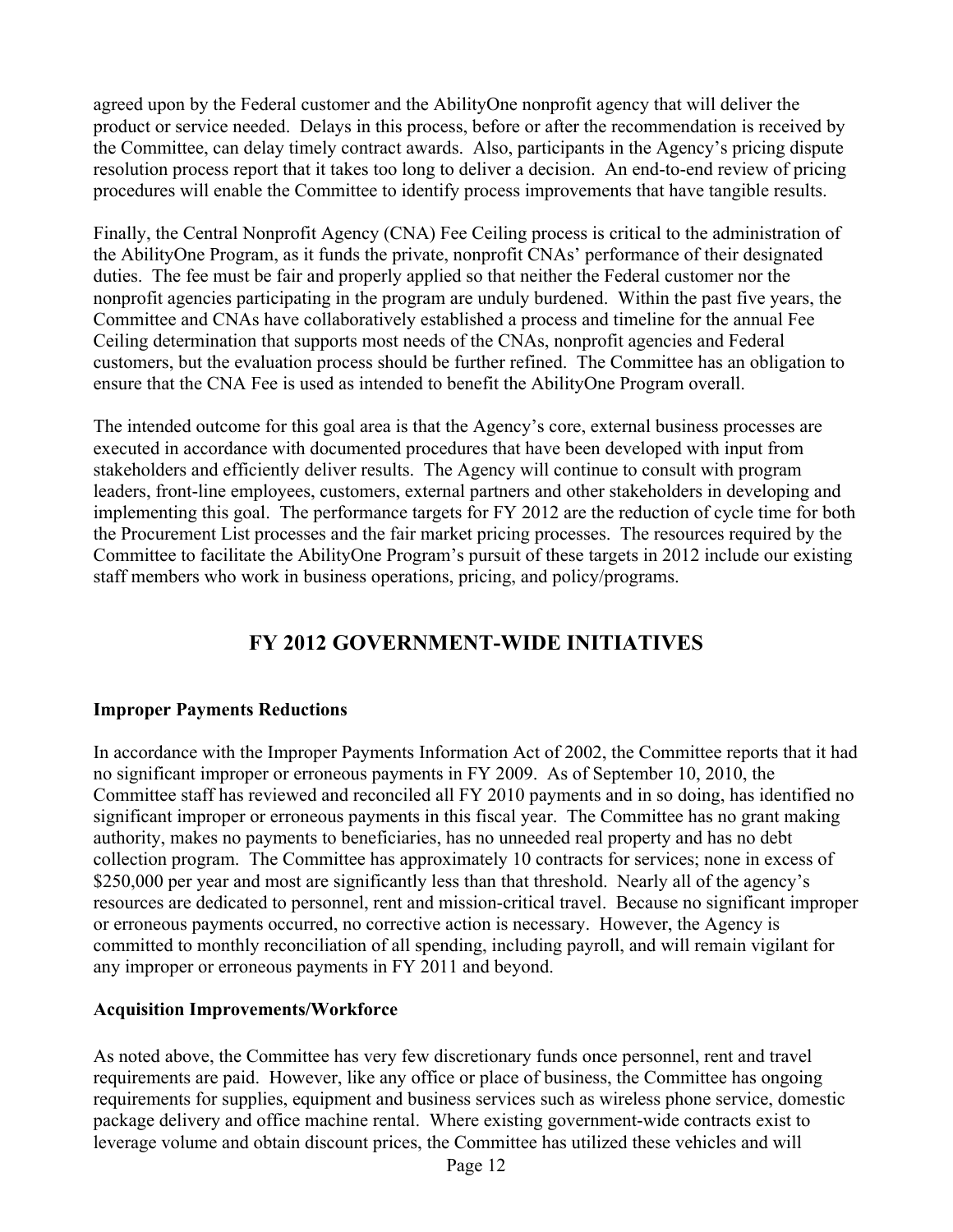<span id="page-13-0"></span>continue to do so. The Agency will seek to minimize office and general supply costs in FY 2012 by asking staff to conserve resources – print fewer documents, re-use and repurpose existing supplies, and reduce package delivery or postage costs.

As a small agency, the Committee does not have an acquisition workforce, nor does it have the FTEs available to hire dedicated acquisition professionals. The Committee relies on GSA's agency liaison division to provide acquisition services that are beyond its own capability. The Agency is also training current personnel in basic acquisition skills via online Defense Acquisition University and other Federal training courses.

# **INFORMATION TECHNOLOGY**

### **IT Infrastruture, Project Management, Cyber Security**

The Committee's primary business information system was developed in collaboration and cooperation with its key internal and external stakeholders and launched in FY 2008. Between FY 2009 and 2011, the Committee has and will continue to make minor enhancements to the system's usability and efficiency, to better support AbilityOne Program business transactions with Federal customers and participating nonprofit agencies. There are no new technological initiatives in development or investments sought for this budget cycle.

 information management system as well as ongoing support of its local area network. This FY 2012 budget request includes funding for high-priority maintenance of the agency's These systems are critical to the Agency's ability to perform mission-critical tasks on a daily basis. Their accessibility and continuity also enable the Committee to increase productivity for staff on official travel and to meet government-wide goals for telework. The Agency requires ongoing programming and support to maintain its electronic workflow system that automates all AbilityOne business transactions, to include collection of compliance data reports, resulting in greater program efficiency. Such programming support, along with network support, entails specialized skills that are not inherently governmental. It is not advantageous to the Agency to directly hire individuals with such specialized skills, which require frequent updates via training and certifications.

As noted earlier, the Committee supports the Administration's priorities for information technology; particularly to leverage technology to foster transparency, participation and collaboration. The Agency will leverage commercially available technology to develop and disseminate Internet-based communication, and in particular, will make cost-effective use of video teleconferencing, web meetings and webinars to ensure that AbilityOne participants can share their concerns, best practices and recommendations directly with Agency leaders. These initiatives have a nominal cost and require no significant investment in FY 2012.

The Committee has an interagency agreement with the Department of Homeland Security, National Cyber Security Division. Under this agreement, DHS provides consolidated intrusion detection, incident analysis and cyber response capabilities in the protection and defense of the Committee's external access points and network. No resources are requested for FY 2012 for this purpose.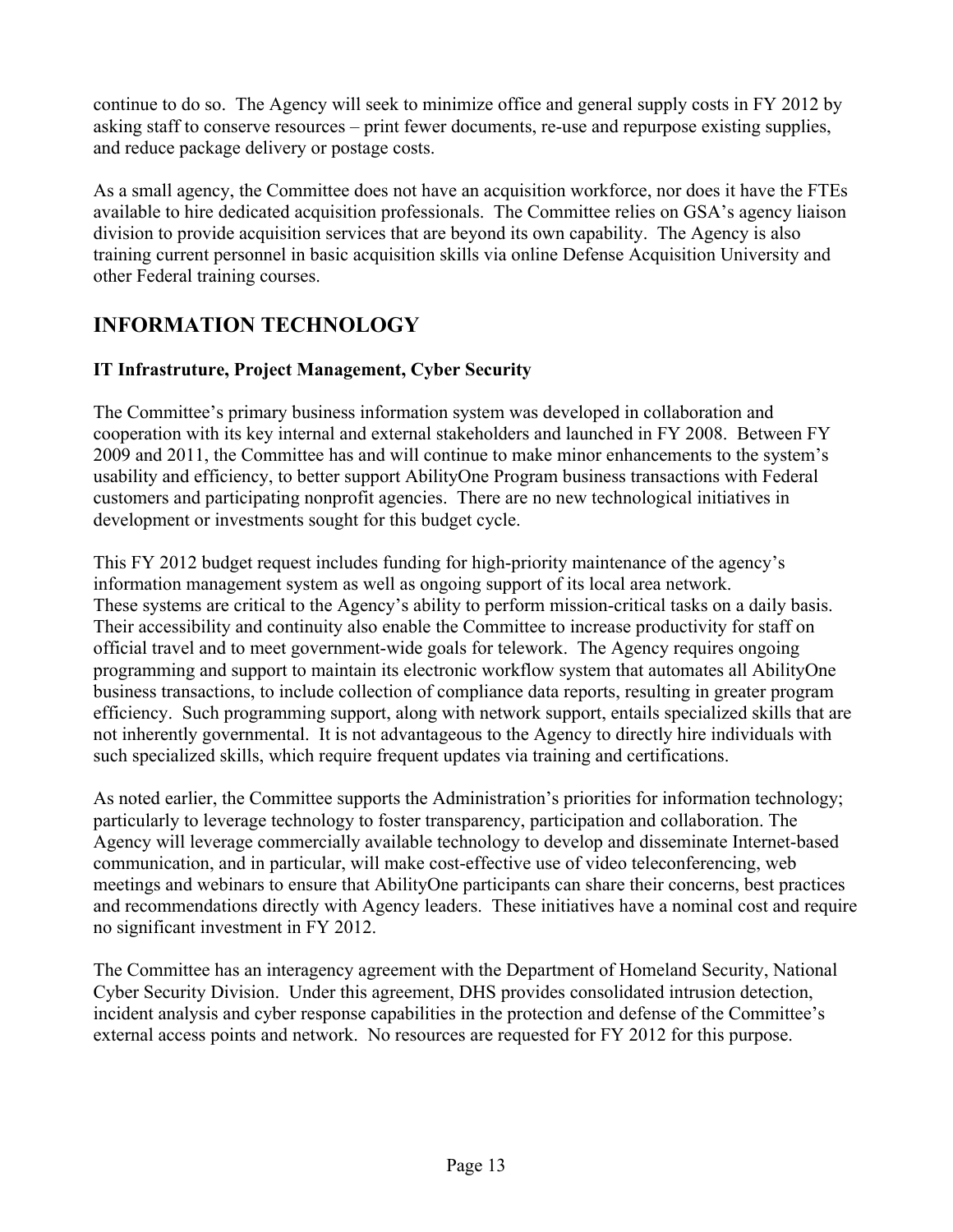### <span id="page-14-0"></span>**Employee Engagement and Wellness**

 necessary to achieve Agency strategic goals: Employee engagement is directly linked to achievement of agency missions. The Committee has developed an action plan that it will implement to improve employee engagement and satisfaction among its personnel in the three areas that experienced the largest decline from 2006 to 2008 as indicated in the 2008 Federal Human Capital Survey (FHCS). The following areas were selected for action beginning in FY 2010 because they can have the most significant impact on the Agency's ability to discharge its statutory and regulatory duties, and to execute the policies and strategies

- Personal Work Experiences
- Recruitment and Retention, and
- Performance Culture.

 business and employment outcomes as an organizational training activity. The Committee has had a number of key leadership and organizational changes since the 2008 survey. In FY 2009, the Agency began to restructure the organization to better meet the demands of an increasing workload. Employees were educated about and involved in the restructuring process, and were routinely engaged by their supervisors in recommending the most efficient and effective processes and procedures to accomplish their work. These changes, and other news impacting the Agency, are communicated to managers and employees via weekly senior staff meetings and monthly all-hands meetings. During FY 2010, the Agency placed a greater emphasis on linking employees with the strategic goals and mission directly or indirectly supported by their positions. For example, all staff members were routinely briefed on strategic initiatives and legislative developments, and asked to share their perspective on how their position relates to macro-level issues. Additionally, the Committee staff visited an AbilityOne-participating nonprofit agency as a group, to see firsthand the

 employee training activities. Leadership focus on engagement, communication, performance and 2008 FHCS survey. The Committee will use the FHCS survey questions associated with the three The Agency will replicate this type of training in FY 2012 within the existing budget base for human capital management is expected to contribute to improvement in the three broad areas from the broad areas identified above to measure improvement, targeting an average 50% increase in scores associated with those areas. The Agency will conduct an abbreviated survey during the  $3<sup>rd</sup>$  quarter of FY11 to assess the change in survey scores.

 does not have a formal wellness program. However, its leadership does promote work life balance, The Committee is not one of the Chief Human Capital Officers (CHCO) Act agency, and as such, and has established policies that provide workplace flexibilities such as alternate work schedules and telework, which can reduce fatigue and stress among employees, and can enable employees to spend more time exercising. In FY 2012, the Agency will seek innovative means to actively promote wellness at no cost, such as encouraging employees to make healthy nutritional choices and to incorporate moderate exercise into daily routine. The Agency will explore establishing a policy to allow employees reasonable administrative leave (up to 30 minutes, which may be combined with lunch time or other leave) to obtain preventative healthcare such as screenings or immunizations, or to partake in some form of exercise either within their office space or outside the office (e.g. walking or at a local fitness center.)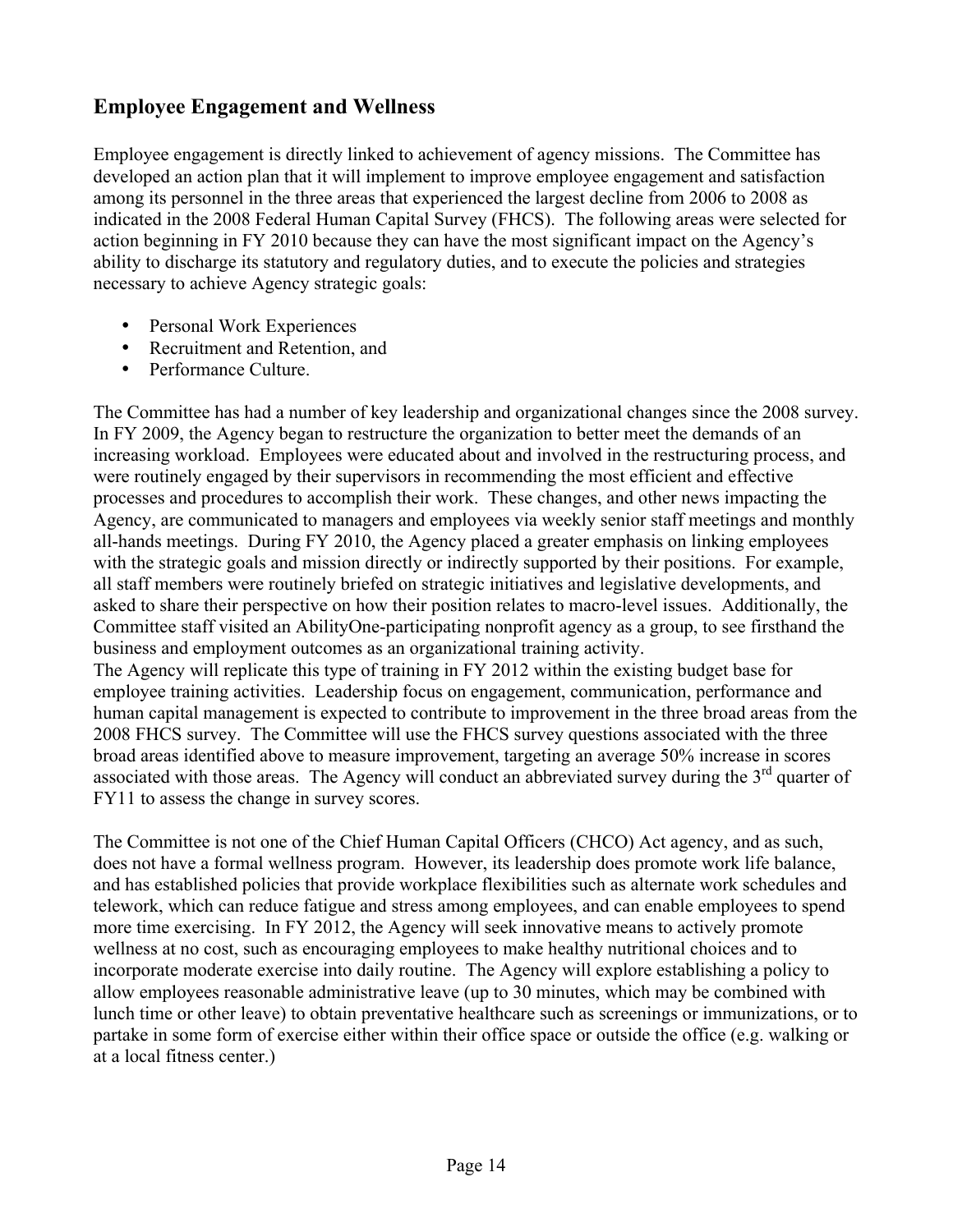### **POLICY AND FUNDING PRIORITIES**

<span id="page-15-0"></span>The Agency's top policy and funding priorities pertain to (1) effective stewardship, (2) employee and customer satisfaction, (3) employment growth and (4) business excellence. Each of these is directly tied to the Agency's strategic goals as discussed in the performance plan/goals section above.

 related business transactions. Each of these priorities will advance the Administration's goals and each is critical to the Agency's accomplishment of its mission. Effective stewardship directly relates to President Obama's goal to responsibly govern the nation. To achieve this Agency priority, it is critical to maintain current funding dedicated to the objective of ensuring oversight and full compliance with all laws and regulations. Effective stewardship ensures that the Agency's employment program, known as AbilityOne, is positioned for long-term success. The Agency's goal to grow employment for people who are blind or significantly disabled is the other major area of emphasis and top priority, which directly supports the Administration's goal to encourage economic growth and invest in the future. The Administration has signaled its support for enhancing employee satisfaction within the Federal Government to increase productivity, engagement and performance; the Committee has likewise made enhancing the satisfaction and work environment of AbilityOne employees who are blind or have other significant disabilities a top priority. Finally, the Business Excellence goal pertains both to responsible governing and investing in the future, particularly to the extent that the agency leverages technology and establishes more efficient processes to achieve excellence in its execution of mission-

# **AGENCY DISCRETIONARY FUNDING TARGETS AND ALTERNATE TARGETS**

The Committee's prior year, current year and budget year requests contain no mandatory funding targets. The Congress has not directed any specific allocation of the Agency's appropriation. No discretionary funding targets were provided for FY 2012 within the Administration's FY 2011 budget. However, to manage the continued and anticipated increase in the Agency's workload, particularly in oversight, outreach and technical business/price analysis, the Committee planned to seek a 12 percent increase in FY 2012 to (1) hire additional FTEs where shortfalls exist and (2) fund enhancement of its information management system.

In light of OMB's FY 2012 budget guidance that all non-security agencies submit a five percent decrease from discretionary spending targets for FY 2012, the Committee has reconsidered its request and is seeking no increase. Accordingly, the request for \$5,5710,000 to fund the salaries and the expenses necessary for the Committee for Purchase From People Who Are Blind or Severely Disabled to implement the Javits-Wagner-O'Day Act (41 U.S.C. 46-48c) falls within discretionary funding and reflects a decrease from the Agency's planned budget request for FY 2012.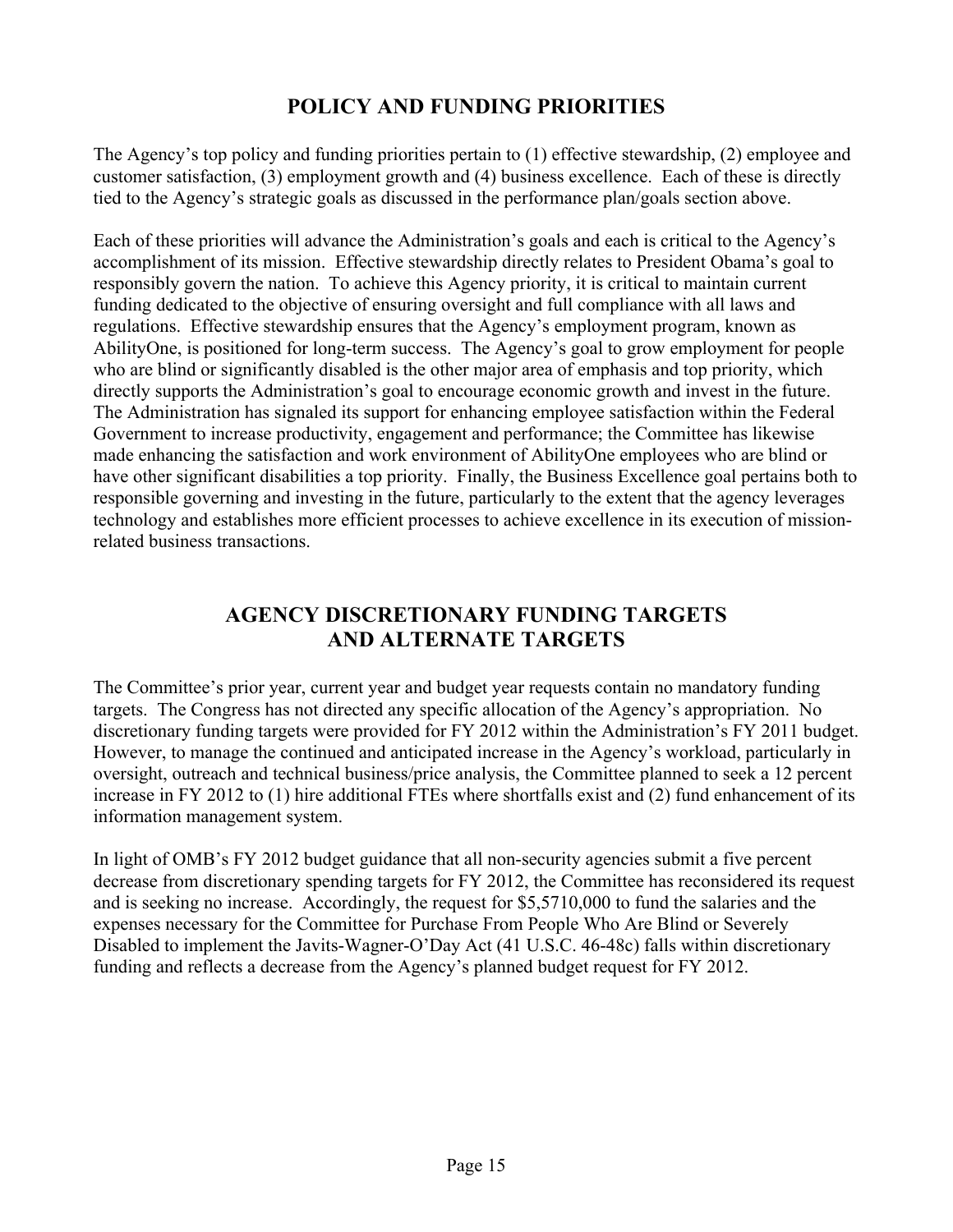### **TERMINATIONS, REDUCTIONS AND SAVINGS**

<span id="page-16-0"></span>authorizes. The AbilityOne Program has demonstrated direct results in the form of nearly 46,000 jobs The Committee administers only the Javits-Wagner-O'Day Act and the AbilityOne Program it for people who are blind or who have other significant disabilities. The Agency has strategies and initiatives underway to increase this employment, with effective stewardship and business excellence. More than 17 million Americans are blind or have other significant disabilities, and they have the highest level of unemployment among all segments of our population. The AbilityOne Program attempts to correct this inequity. This budget request is structured to achieve more and be more aggressive in the pursuit of employment opportunities for these citizens. Accordingly, the Committee does not recommend making any reductions to its AbilityOne Program.

In terms of savings, the Agency will continue to use cost avoidance measures such as deploying technology to reduce processing costs and to lessen its dependency on paper and other consumable supplies. The Agency has minimized the number of hard copy publications printed and distributed in favor of providing electronic copies online. Adoption of web-based business transactions has already reduced the need for couriers and some package delivery services. In FY 2011 and 2012, leveraging economical video teleconferencing equipment will enable the Agency to reduce the need for travel to some meetings, particularly those unrelated to program compliance. The Agency is encouraging all eligible employees to participate in its telework program to avoid the cost of additional office space.

### **PROGRAMMATIC INCREASES OR ANOMALIES**

 space in Arlington, Virginia required a lease renewal effective October 1, 2009. The ensuing rent increase of 28 percent affected the non-personnel portion of the Agency's budget for FY 2010, FY 2011 and similarly affects this request and the out-years. The Agency will retrain and redeploy the Committee have employees with specialized skills and abilities to execute program compliance, While the Agency is maximizing use of technology and telework among its employees, its office current personnel resources to meet its highest priority needs in FY 2012; however, it may be necessary to revisit the staffing level in the FY 2013 budget request. The Committee must build a human capital infrastructure that can fulfill its mission. The current environment of accountability and transparency, along with the imperative to accelerate employment opportunities, necessitates that policy development and implementation, and education and advocacy to Federal agencies.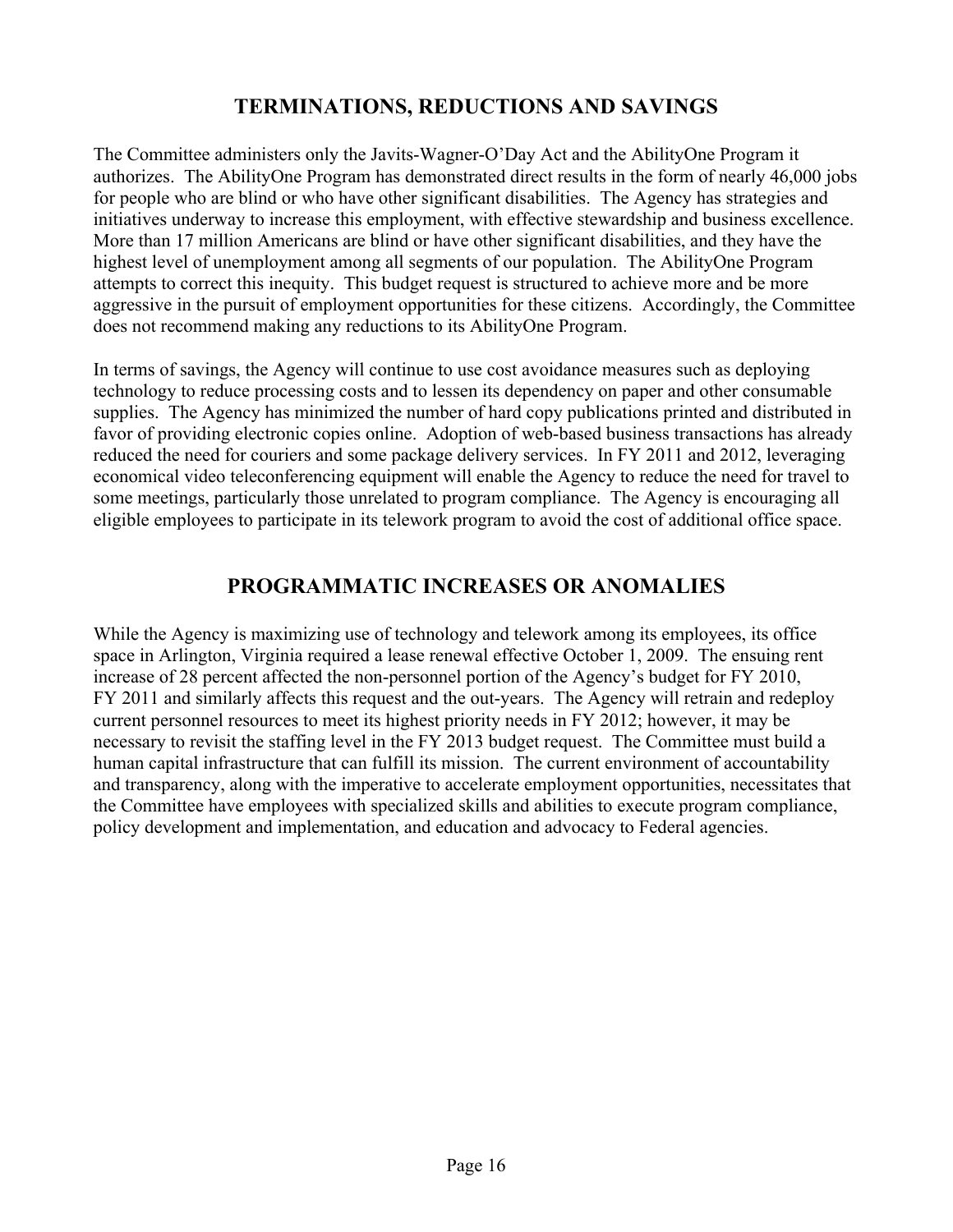|                       | <b>Table 2: Budget Request by Object Class</b><br><b>FY 2010</b> | <b>FY 2011</b>   | <b>FY 2012</b> |
|-----------------------|------------------------------------------------------------------|------------------|----------------|
|                       | <b>Authority</b>                                                 | <b>Authority</b> | <b>Request</b> |
| Personnel             | \$3,335,000                                                      | \$3,530,000      | \$3,530,000    |
| <b>Benefits</b>       | 830,000                                                          | 876,000          | 876,000        |
| Travel                | 230,000                                                          | 238,000          | 238,000        |
| Rent & Communications | 443,000                                                          | 550,000          | 550,000        |
| Printing              | 20,000                                                           | 10,000           | 10,000         |
| Services              | 435,000                                                          | 460,000          | 460,000        |
| Supplies              | 50,000                                                           | 52,000           | 52,000         |
| Equipment             | 53,000                                                           | 55,000           | 55,000         |
| Losses & Claims       | $\theta$                                                         | 0                | $\theta$       |
| <b>TOTAL</b>          | \$5,396,000                                                      | \$5,771,000      | \$5,771,000    |

# **BUDGET REQUEST BY OBJECT CLASS**

### **Narrative:**

**Salaries and Benefits - \$4,406,000**. This amount represents over 75 percent of the requested budget and covers the Agency's existing workforce. Each of these positions has been reviewed to ensure it is providing critical skills and support to the Agency's highest priority goals, such as program compliance assurance, necessary policy development and implementation, and education/ communication to Federal agencies. This amount also includes four private citizen Committee members who are appointed by the President to represent the interests of individuals who are blind or who have other significant disabilities. These appointees are paid at the Executive Level IV rate on a per-diem basis when conducting Committee business.

**Travel - \$238,000**. This includes travel by the Committee staff to accomplish the agency's mission and travel by the private citizen Committee members to conduct official business. As previously stated, as a result of GAO recommendations, the Committee is intensifying its efforts to provide more oversight of the nonprofit agencies participating in the AbilityOne Program. Committee staff on-site audits will assess nonprofit agencies' overall compliance with statutory and regulatory requirements and will provide an opportunity for the Committee staff to validate and verify the data reported by nonprofit agencies through their annual certifications. Direct customer engagement, training and participating in other high-target forums is an integral part of assessing customer satisfaction and increasing awareness of the AbilityOne Program, and thus will be conducted to the extent allowed by available resources. However, in light of the austere budget climate for FY 2012, the Agency will increase use of VTC and web meetings to reduce travel costs as much as possible in areas outside of program compliance.

 **Rent & Communications- \$550,000**. The primary driver of this budget class is the negotiated rent flat for five years. The remaining funds requested are necessary for monthly charges for current for FY 2012 in the Agency's lease, which is approximately \$500,000. The Agency's rent was increased 28% in its lease effective October 1, 2009. Prior to that increase, it had been held relatively telecommunications equipment, which will be minimized as much as possible through strategic sourcing. The Committee also maintains broadband Internet access and remote access Internet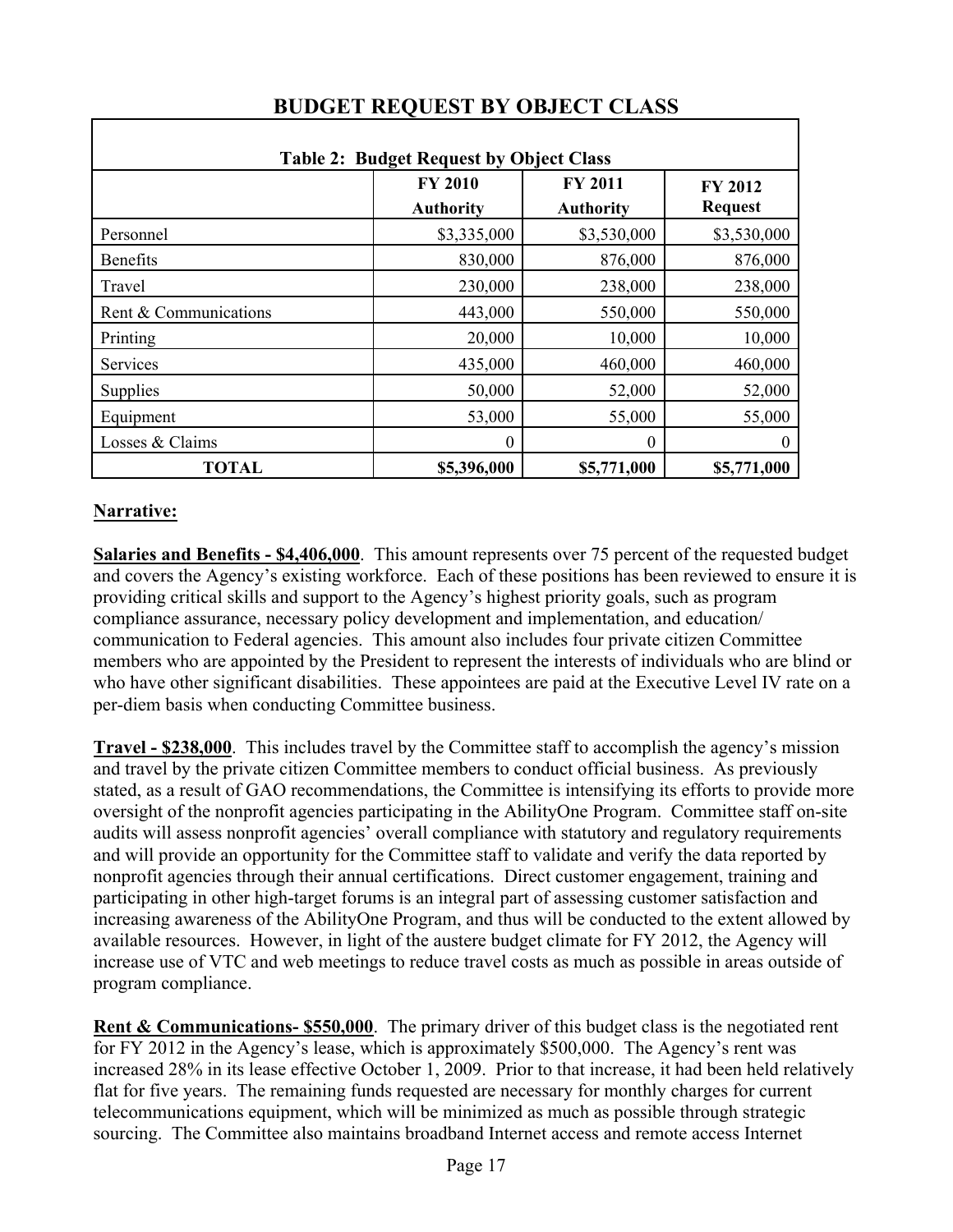service provider accounts. These are required to enable effective implementation of Internet-based information systems that are Section 508 compliant and to provide staff members access to network and email accounts while on travel or teleworking from home or alternate locations.

 electronic dissemination of information. However, the Agency will continue to have some printing **Printing - \$10,000**. The Committee routinely seeks efficiencies in this category and leverages the costs associated with publishing notices in the Federal Register. In the past, most of the printing in the Federal Register was to fulfill the requirement by the Administrative Procedures Act to announce for public comment the Committee's intention to add or delete a product of service to/from the Procurement List. However, consistent with the Agency's commitment to transparency, there will be a continuing need for publishing the Committee's regulatory agenda and publishing proposed and final regulations in the Federal Register. Additionally, the Committee's initiative to educate Federal agencies about the AbilityOne Program will require a limited amount of print material to supplement electronic information.

**Services - \$460,000.** A major portion of this category is the operation and maintenance of equipment. information management system – the backbone of the Agency's operations database and electronic workflow – requires programming expertise to keep pace with changes in the business environment. a cost reimbursable basis. This category also includes advisory and assistance services for statutory The Committee's LAN, VPN, electronic mail, security and Internet systems are mission critical systems. Although the Committee's Chief Information Officer has the expertise and ability to capably handle most day-to-day operations, the LAN, VPN, electronic mail, security and Internet systems have grown both in terms of sophistication and complexity. Likewise, the Committee's Rather than attempt to add additional Government employees to the staff, the Committee procures services to perform both on-going, and as required, technical support from commercial firms with special expertise to support operations of voice and data networks. To efficiently conserve its resources, the Committee pays GSA to provide administrative support for human resources services, accounting, and payroll services. Similarly, the Committee uses Office of Personnel Management (OPM) case examining services for any position that is filled from outside sources and pays OPM on requirements. For example, in accordance with FISMA, the Committee must review and report on its security functions on a yearly basis. Similarly, the Accountability of Tax Dollars Act of 2002 requires every agency, regardless of size, to conduct an annual audit of its financial statements. In both of these instances, the Committee procures the services of experts to perform the review functions so that the Committee can then take action to ensure full compliance. Finally, a very small portion of this category would fund educational and communications support where again the technical skills exceed the nature of the relatively small Committee staff. While larger agencies have personnel specifically designated to handle such requirements, the Committee must procure services to assist in or perform work that is required to meet these annual statutory requirements.

**Supplies and materials - \$52,000**. The majority of the funds are used for special, Program-related supply items, references, and IT supplies required for efficient and effective operation of the agency. IT supplies include license upgrades for office software packages.

**Equipment - \$55,000**. Due to changes in technology, it is necessary to refresh work stations and related desktop equipment on a scheduled basis. It is also necessary to equip compliance employees who travel as well as teleworkers with laptop computers to facilitate their productivity outside the office. The Committee also leases certain equipment for business purposes, such as a high-speed scanner used to convert paper records to electronic format or assistive technology for our staff members with disabilities.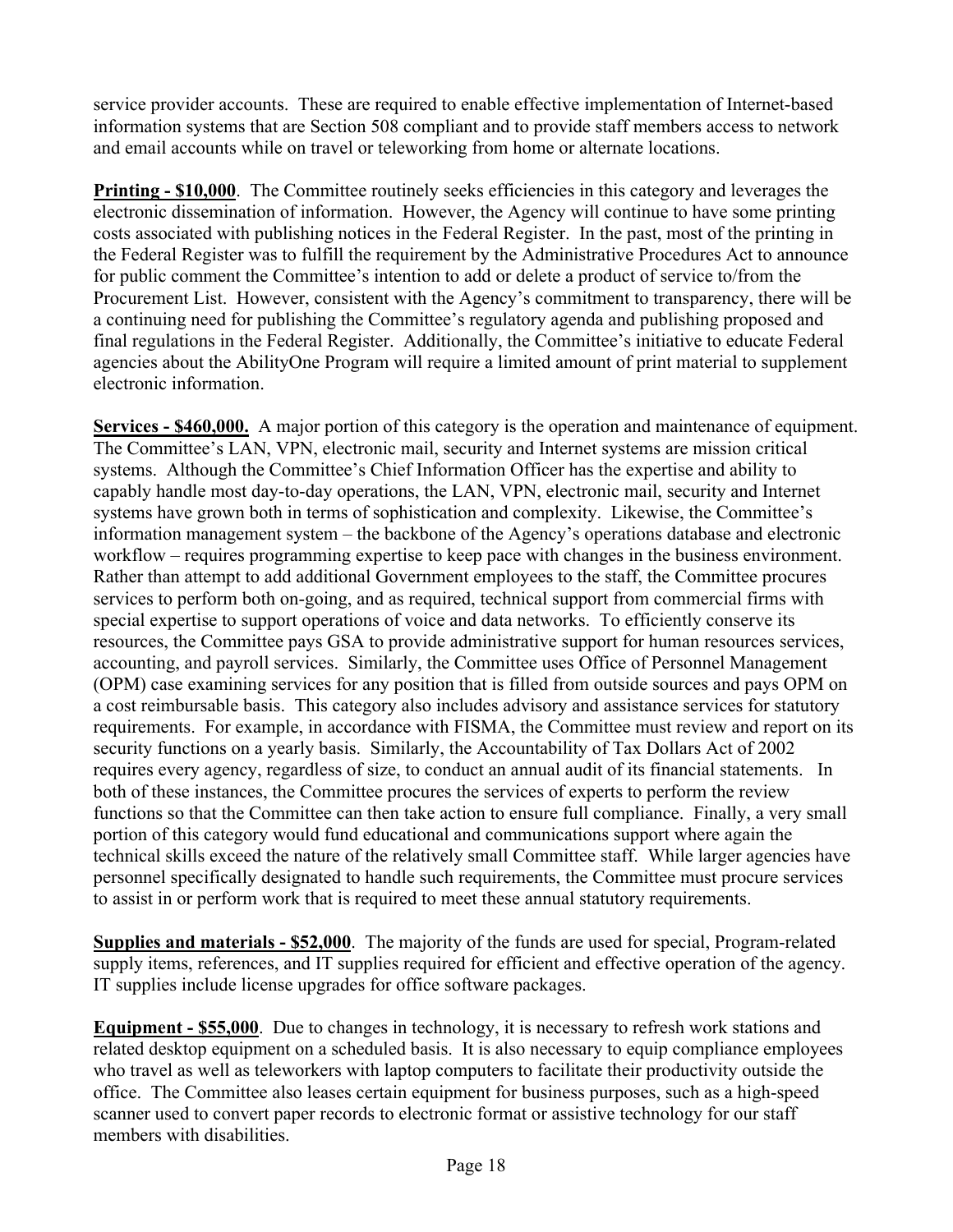### <span id="page-19-0"></span>**PROPOSED APPROPRIATION LANGUAGE**

#### *COMMITTEE FOR PURCHASE FROM PEOPLE WHO ARE BLIND OR SEVERELY DISABLED*

#### *SALARIES AND EXPENSES*

Disabled, established by Public Law 92-28 (41 U.S.C. 46-48c as amended), \$5,771,000. For expenses necessary for the Committee for Purchase From People Who Are Blind or Severely Disabled, established by Public Law 92-28 (41 U.S.C. 46-48c as amended), \$5,771,000. Page 19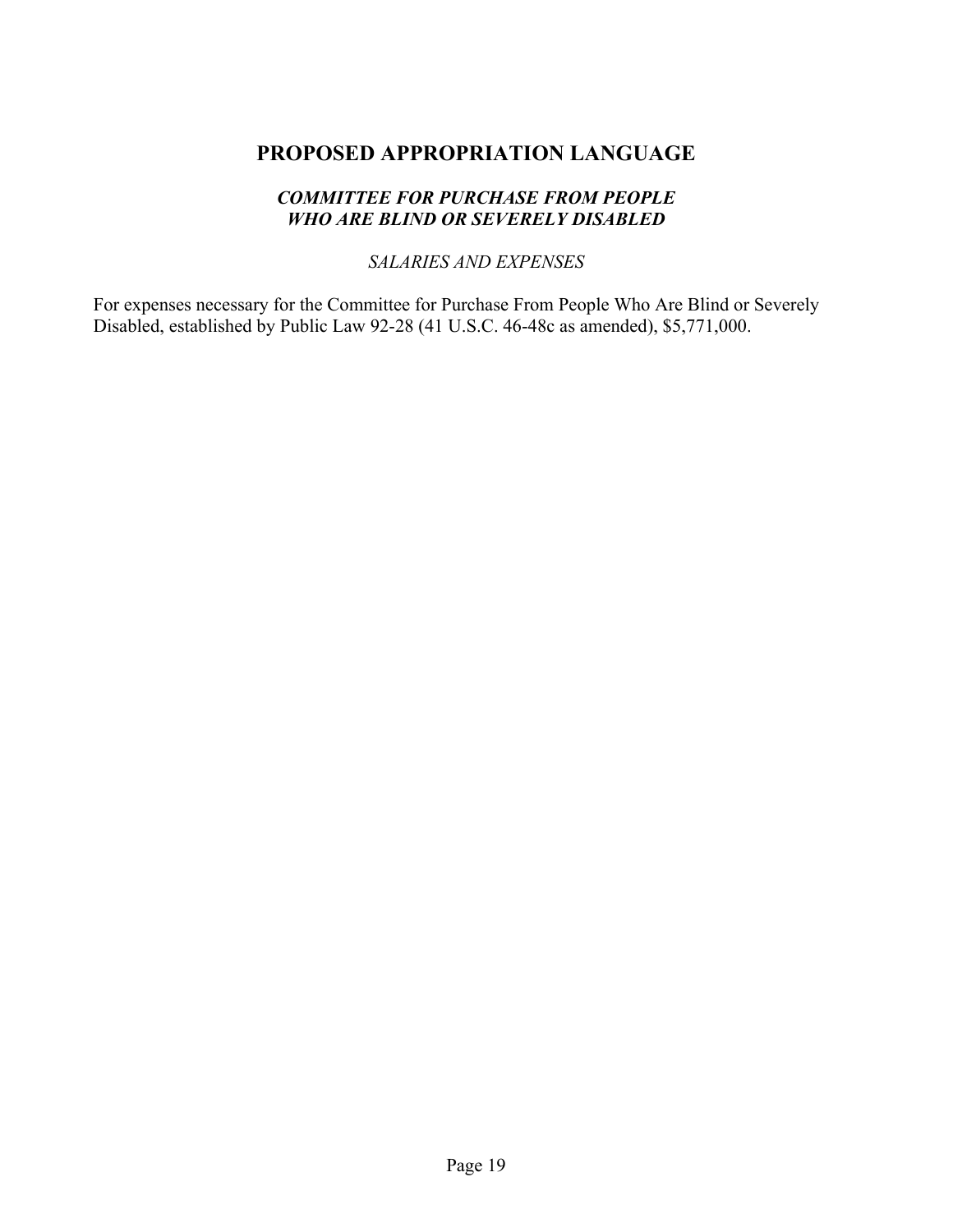# **CONCLUSION**

<span id="page-20-0"></span>The Committee for Purchase From People Who Are Blind or Severely Disabled is an independent Federal agency responsible for administering the AbilityOne Program under the Javits-Wagner-O'Day Act (41 U.S.C. 46-48c) as amended. The AbilityOne Program creates meaningful employment and training opportunities through Federal procurement of products and services.

The program's delivery of quality products and services at fair market prices is established on a foundation of stewardship and accountability, employee and customer satisfaction, and business excellence. The Committee integrates these elements to achieve its mission of employment growth for Americans with disabilities who have the lowest U.S. rate of employment.

Employment is a key pillar of the Administration's Plan to Empower People with Disabilities. The AbilityOne network employs almost 46,000 people who are blind or have other significant disabilities nationwide. It is the single largest source of employment for this segment of the U.S. population. The Committee's high priority goals and strategies to grow employment will increase the AbilityOne Program's reach and provide more Americans with disabilities the opportunity to work. The Agency's goals, strategies and resulting budget request are well aligned with the Administration's goals and priorities, including economic growth, accountability, transparency, participation, collaboration and maximization of technology to deliver services efficiently and effectively.

This budget request is structured to support the Committee's mission and, particularly, to support its pursuit of employment opportunities for people who are blind or have other significant disabilities while maintaining program compliance and stewardship. Recognizing the need to maximize resources and perform the mission as economically as possible, the Agency has submitted a request for less funding than it deems necessary to fully and effectively execute its Strategic Plan and employment mission. However, the funds requested will enable the Committee to minimally pursue its highest priority goals while fulfilling statutory and regulatory requirements. It is important to note that the requested \$5,771,000 appropriation is offset to the extent that the wages and benefits generated through the AbilityOne Program result in some reduction in Federal assistance needed by our target population.

The Administration's commitment to empowerment of people with disabilities invites a renewed emphasis on and capability to provide employment opportunities through the Javits-Wagner-O'Day Act. We request your support in providing the requested budgetary resources and capacity to increase employment for people who are blind or have other significant disabilities.